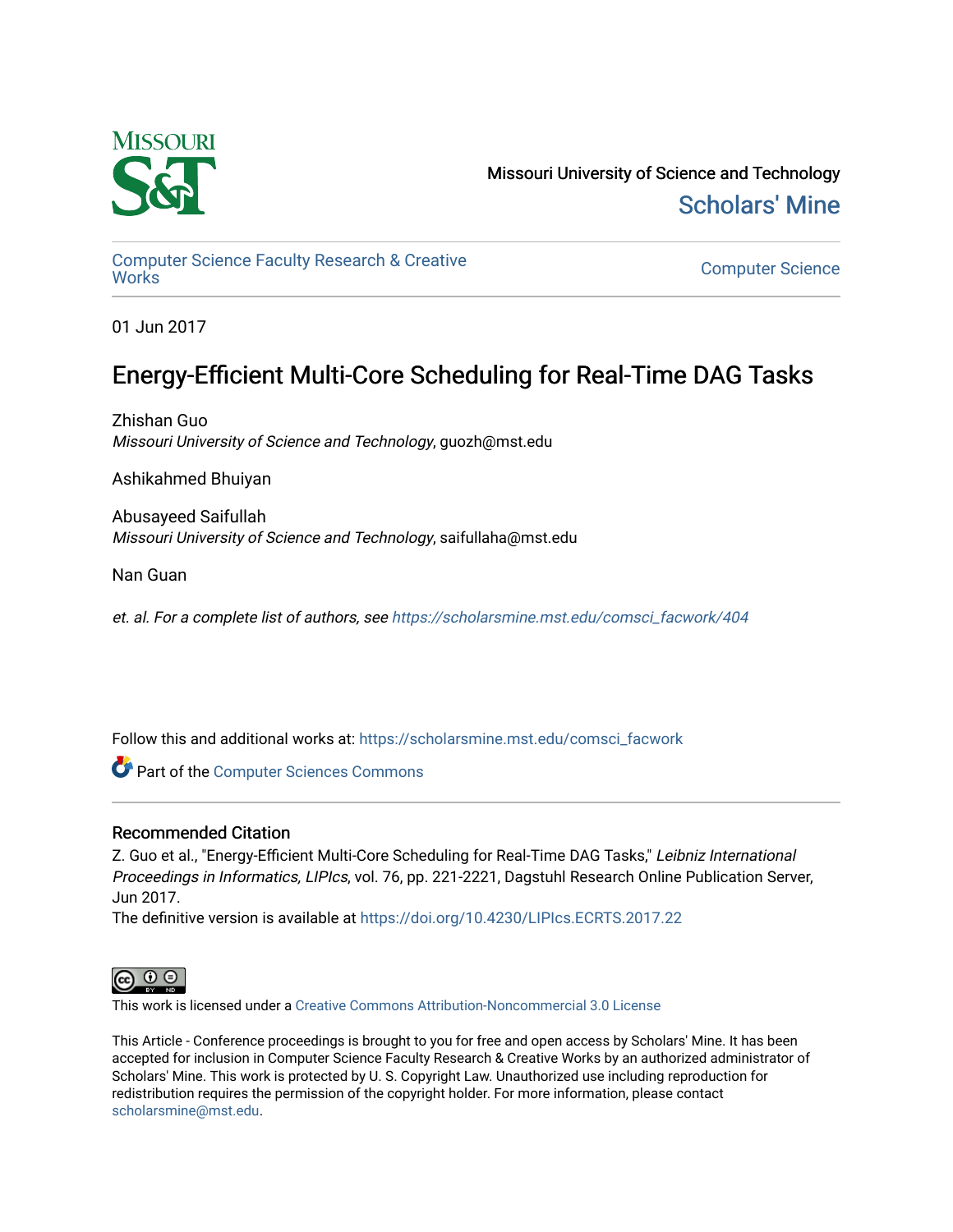# **Energy-Efficient Multi-Core Scheduling for Real-Time DAG Tasks**

**Zhishan Guo<sup>1</sup> , Ashikahmed Bhuiyan<sup>2</sup> , Abusayeed Saifullah<sup>3</sup> , Nan Guan<sup>4</sup> , and Haoyi Xiong<sup>5</sup>**

- **1 Department of Computer Science, Missouri University of Science and Technology, Rolla, MO, USA guozh@mst.edu**
- **2 Department of Computer Science, Missouri University of Science and Technology, Rolla, MO, USA abvn2@mst.edu**
- **3 Department of Computer Science, Wayne State University, Detroit, MI, USA saifullah@wayne.edu**
- **4 Department of Computing, Hong Kong Polytechnic University, Hong Kong csguannan@comp.polyu.edu.hk**
- **5 Department of Computer Science, Missouri University of Science and Technology, Rolla, MO, USA xiongha@mst.edu**

#### **Abstract**

In this work, we study energy-aware real-time scheduling of a set of sporadic Directed Acyclic Graph (DAG) tasks with implicit deadlines. While meeting all real-time constraints, we try to identify the best task allocation and execution pattern such that the average power consumption of the whole platform is minimized. To the best of our knowledge, this is the first work that addresses the power consumption issue in scheduling multiple DAG tasks on multi-cores and allows intra-task processor sharing. We first adapt the decomposition-based framework for federated scheduling and propose an energy-sub-optimal scheduler. Then we derive an approximation algorithm to identify processors to be merged together for further improvements in energy-efficiency and to prove the bound of the approximation ratio. We perform a simulation study to demonstrate the effectiveness and efficiency of the proposed scheduling. The simulation results show that our algorithms achieve an energy saving of 27% to 41% compared to existing DAG task schedulers.

**1998 ACM Subject Classification** D.4.7 Real-Time Systems and Embedded Systems

**Keywords and phrases** parallel task, real-time scheduling, energy minimization, convex optimization

**Digital Object Identifier** [10.4230/LIPIcs.ECRTS.2017.22](http://dx.doi.org/10.4230/LIPIcs.ECRTS.2017.22)

# <span id="page-1-0"></span>**1 Introduction**

Energy consumption remains the cornerstone in designing embedded systems which are mostly battery-operated. Energy-efficient and power-aware computing therefore are gaining increasing attention in the embedded systems research. It is important due to the market demand of increased battery life for portable devices. Moreover, reducing energy consumption could lead to smaller power bills. Being motivated by this goal, there has been a trend in embedded system design and development towards multi-core platforms. In order to better utilize the capacity of multi-core platforms, parallel computation (where an individual task



© Zhishan Guo, Ashikahmed Bhuiyan, Abusayeed Saifullah, Nan Guan, and Haoyi Xiong; licensed under Creative Commons License CC-BY 29th Euromicro Conference on Real-Time Systems (ECRTS 2017). Editor: Marko Bertogna; Article No. 22; pp. 22:1–22[:21](#page-21-0) [Leibniz International Proceedings in Informatics](http://www.dagstuhl.de/lipics/)



[Schloss Dagstuhl – Leibniz-Zentrum für Informatik, Dagstuhl Publishing, Germany](http://www.dagstuhl.de)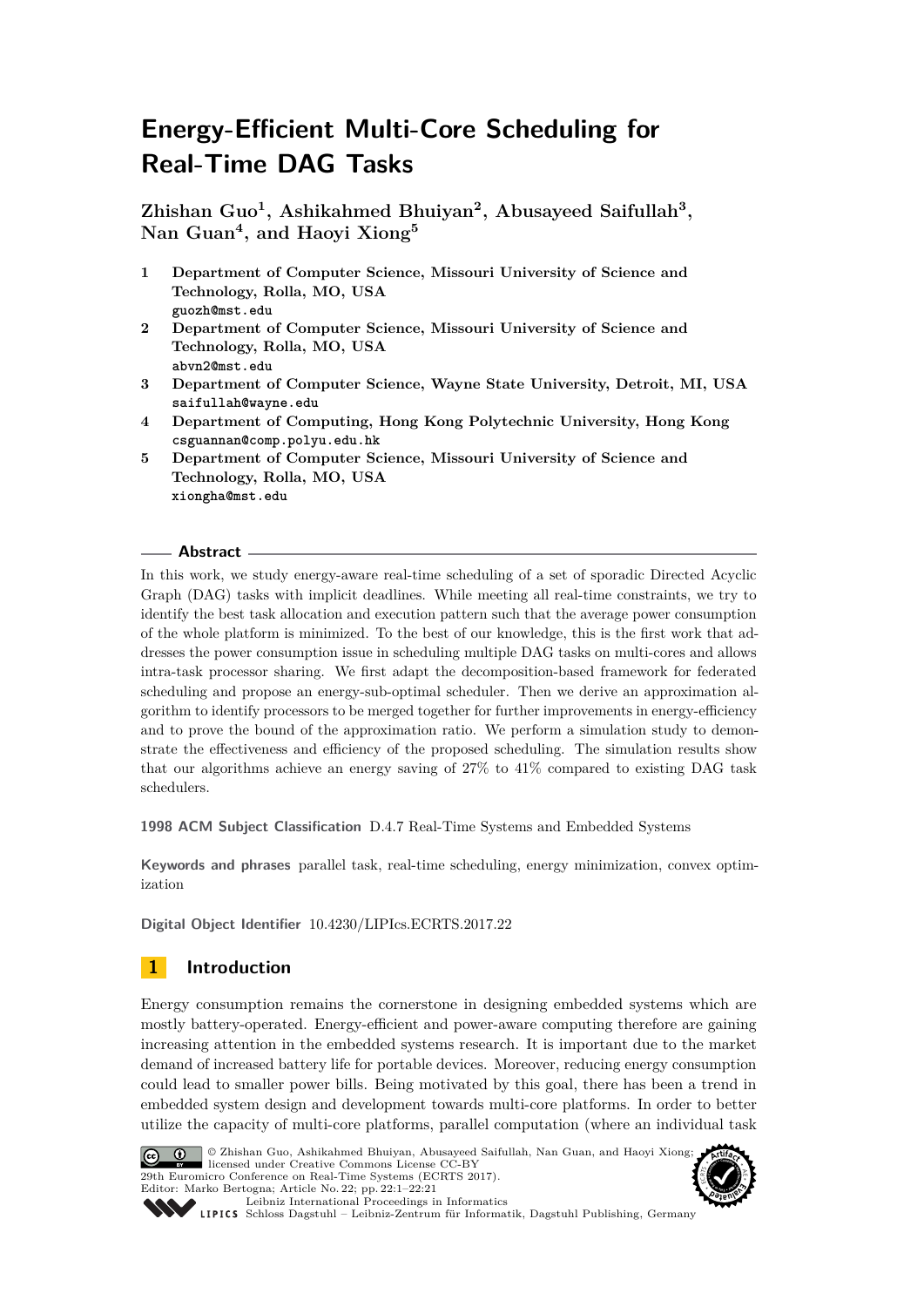#### **22:2 Energy-Efficient Multi-Core Scheduling for Real-Time DAG Tasks**

executes in multiple processors simultaneously) needs to be considered. For example, a recent study [\[25\]](#page-19-0) has shown that

the energy consumption of executing certain workload perfectly distributed in two cores is significantly less than that of executing the same workload in one core at double frequency.

In this paper, we deal with tasks that are represented as DAGs – that are considered to be the most generalized model of deterministic parallel tasks. For such task models, several results are obtained on schedulability tests under various scheduling policies in [\[4\]](#page-18-0) [\[7\]](#page-18-1) [\[2\]](#page-18-2). Bonifaci et al. [\[7\]](#page-18-1) prove a speedup bound of 2 − 1*/m* for Earliest Deadline First (EDF) and 3 − 1*/m* for Deadline Monotonic (DM) respectively, where *m* is the number of processors. For global EDF scheduling, these techniques are further generalized [\[2\]](#page-18-2) with an improved pseudo-polynomial time sufficient schedulability test. Analysis of federated and global EDF scheduling is performed in [\[21\]](#page-19-1) [\[22\]](#page-19-2). Processor-speed augmentation bounds for both preemptive and non-preemptive real-time scheduling on multi-core processors is derived in [\[30\]](#page-20-0). The work in [\[3\]](#page-18-3) studies global EDF scheduling for conditional sporadic DAG tasks, which is an extension to the normal sporadic DAG task model. Certain conditional control-flow constructs (such as *if-then-else* constructs) can be modeled using the conditional sporadic DAG task model. Despite of those nice preliminary work on the schedulability analysis of parallel tasks, none of them addresses the energy/power consumption issue.

**Energy-Aware Real-Time Scheduling.** In the design of embedded systems, energy minimization is a prime requirement. Much work has been done on minimizing the energy cost with respect to sequential tasks for multi-core systems [\[14\]](#page-19-3) [\[26\]](#page-19-4) [\[25\]](#page-19-0) [\[24\]](#page-19-5). Specifically, [25] and [\[26\]](#page-19-4) present an energy efficient task partitioning scheme, where the cores are grouped in frequency islands. The authors in [\[1\]](#page-18-4) considers both feasibility and energy-awareness while partitioning periodic real-time tasks on a multi-core platform. For EDF scheduling, they show that if the workload is balanced evenly among the processors, deriving optimal energy consumption and finding a feasible partition is NP-Hard. Till date, only little work has been done for energy-aware real-time scheduling of parallel task models. In general, minimizing energy/power consumption of a real-time system is challenging due to the complex (non-linear) relationship between frequency, energy consumption, and execution time of each task.

In this paper, we study the scheduling of a set of sporadic DAG tasks with implicit deadlines on a multi-core platform. To the best of our knowledge, this is the first work that addresses the power consumption issue in scheduling multiple DAG tasks on multi-core. We assume that all the cores that are assigned to a DAG task will always remain active which may lead to a non-negligible power consumption. In order to reduce this effect, we also allow intra-task processor sharing if any core is lightly loaded. First, it will balance the load among the cores and reduce idle time. Second, the required number of cores to schedule a task can be reduced. After merging the cores that are not required can be shut off completely. When the average case execution times are typically small compared to the worst-case execution time (WCET), the cores will remain idle (in that case the active power consumption will be minimized, please see the Power/Energy model described at Section [2\)](#page-3-0). Specifically, we make the following *key contributions* in this paper.

- We propose a multi-processor scheduling algorithm along with the power consumption issues for sporadic DAG tasks with implicit deadlines.
- Under the federated scheduling and task decomposition framework, our table-driven scheduler is shown to be optimal in the sense of average power consumption (i.e., named sub-optimal due to extra constraints included).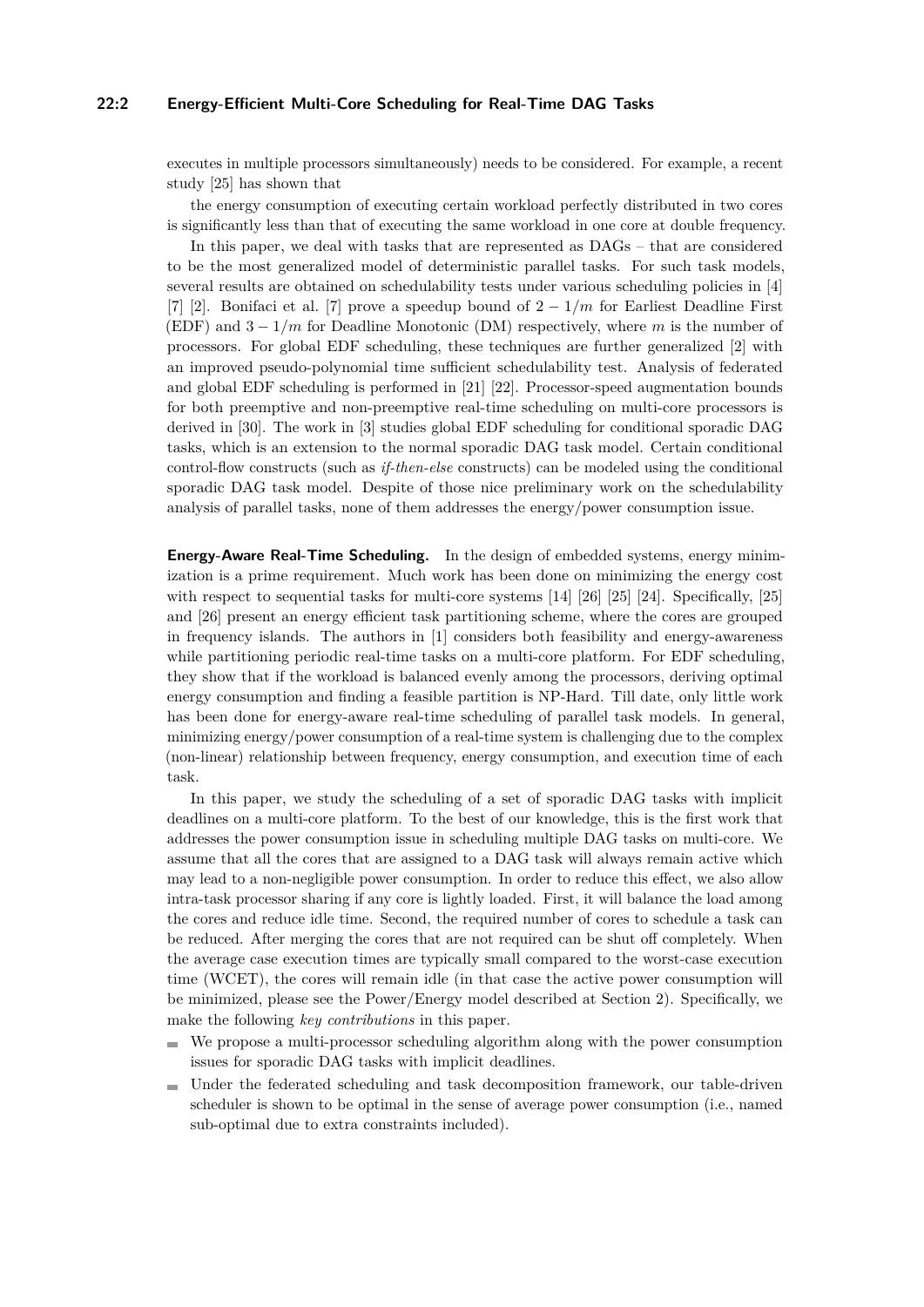- We further allow merging of processors that have been assigned to the same DAG task. We also propose an efficient processor merging technique that is widely applicable for energyefficiency improvements to most of the existing work on federated DAG task scheduling. We formally prove the NP-completeness of the problem, propose an approximation algorithm, and prove the upper bound of its approximation ratio.
- Simulations are conducted to verify the theoretical results and demonstrate the effectiveness of our algorithm.

The rest of this paper is organized as follows. Section [2](#page-3-0) presents the system model and formally defines our problem. Section [3](#page-5-0) adapts the task decomposition scheme that transfers parallel DAG tasks into sequential ones and describes our (sub-)optimal federated scheduler based on segment extension and problem transformation (into a convex optimization with linear inequality constraints). Section [4](#page-11-0) presents and analyzes the techniques for intra-DAG processor sharing. Section [5](#page-14-0) implements gradient based solvers and compares the proposed method with other state-of-the-art schedulers. Section [6](#page-17-0) discusses related work and Section [7](#page-18-5) concludes the paper.

## <span id="page-3-0"></span>**2 Background and System Model**

We consider a multi-core platform of *m* identical cores to schedule a set of sporadic parallel tasks. The task set is denoted by  $\tau = {\tau_1, \tau_2, \dots, \tau_n}$ , where each task  $\tau_i(1 \leq i \leq n)$ is represented as a DAG with a minimum inter-arrival separation of  $T_i$  time units (often referred as the *period*). The *nodes* in a DAG stand for different execution requirements while the *edges* represent the dependencies among the corresponding execution requirements. A parallel task  $\tau_i$  contains a total of  $n_i$  nodes, each denoted by  $\mathcal{N}_i^j (1 \leq j \leq n_i)$ . The *execution requirement* of node  $\mathcal{N}_i^j$  is denoted by  $c_i^j$ . A directed edge from node  $\mathcal{N}_i^j$  to node  $\mathcal{N}_i^k(\mathcal{N}_i^j \to \mathcal{N}_i^k)$  implies that the execution of  $\mathcal{N}_i^k$  cannot start until  $\mathcal{N}_i^j$  finishes for every instance (*precedence constraints*).  $\mathcal{N}_i^j$ , in this case, is called a *parent* of  $\mathcal{N}_i^k$ , while  $\mathcal{N}_i^k$  is a *child* of  $\mathcal{N}_i^j$ . The *degree of parallelism*  $M_i$  of a DAG task  $\tau_i$  is the number of nodes that can be simultaneously executed.

Each DAG  $\tau_i$  has an *execution requirement* (i.e., *work*) of  $C_i$  which is the sum of the execution requirements of all of its nodes; i.e.,  $C_i = \sum_{j=1}^{n_i} c_i^j$ . A *critical path* of a DAG task is a directed path with the maximum total execution requirements among all other paths in the DAG. For  $\tau_i$ , the *critical path length*, denoted by  $L_i$ , is the sum of execution requirements of the nodes on a critical path. Thus,  $L_i$  is the *minimum makespan* of  $\tau_i$ , meaning that it needs at least  $L_i$  time units even when the number of cores  $m$  is unlimited. Any two consecutive instances of task  $\tau_i$  is separated by at least  $T_i$  time units  $-T_i$  is also the relative deadline of the task as we only consider *implicit deadlines*. Since  $L_i$  is the minimum execution time of task  $\tau_i$  even on a machine with an infinite number of cores, the condition  $T_i \geq L_i$  must hold for *τ<sup>i</sup>* to be schedulable. A DAG task is *heavy* if it will miss its deadline when all nodes are run sequentially on a processor. A schedule is said to be *feasible* when all sub-tasks (nodes) receive enough execution (up to their execution requirements) within  $T_i$  time units from their arrivals, while all precedence constraints are satisfied. The aforementioned terms are illustrated in Figure [1.](#page-4-0)

**Power/Energy Model.** Let  $s(t)$  (we are assuming continuous frequency scheme) denote the main frequency (speed) of a processor at a certain time  $t$ . Then its power consumption  $P(s)$ can be modeled as:

$$
P(s) = P_s + P_d(s) = \beta + \alpha s^{\gamma},\tag{1}
$$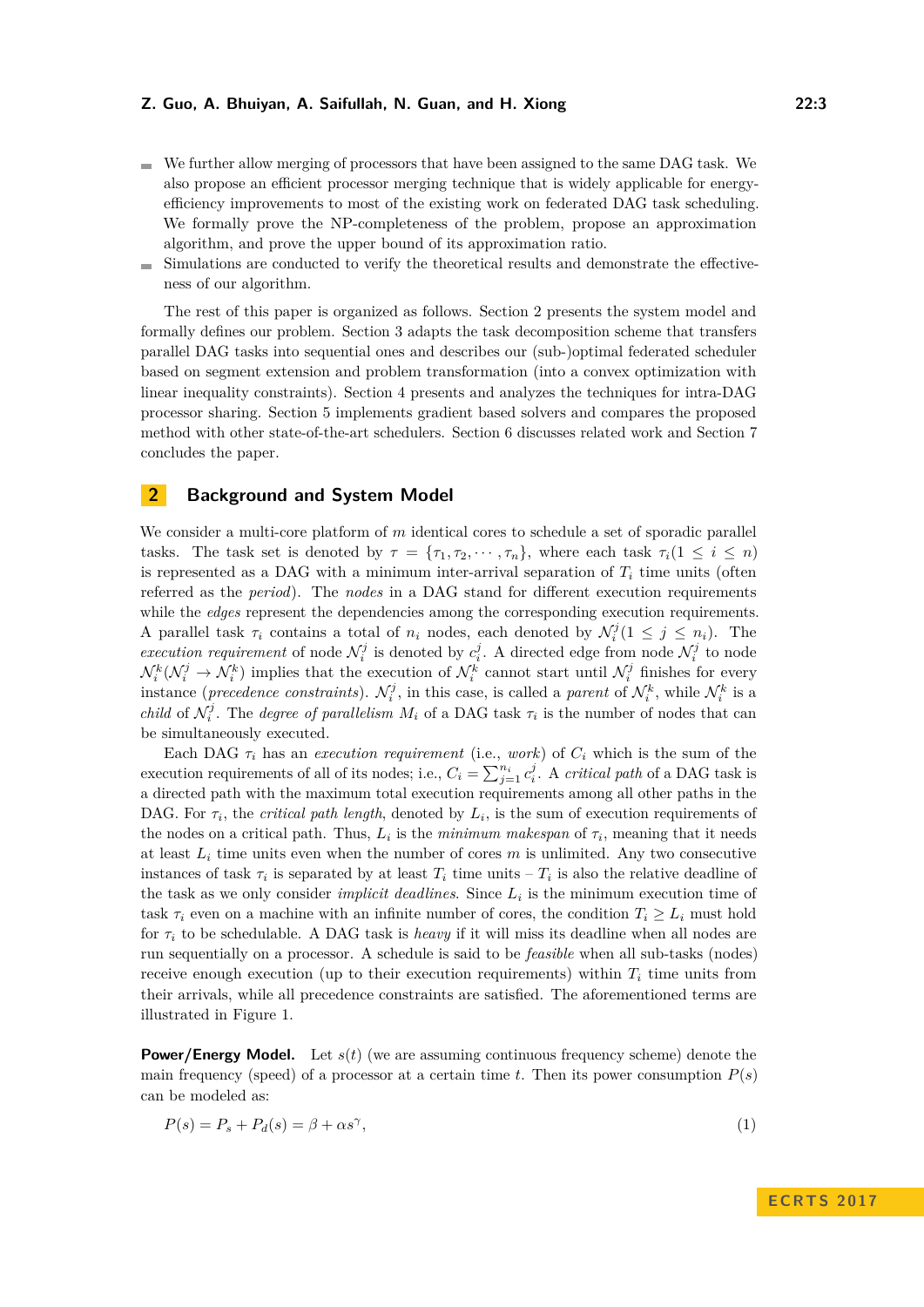

<span id="page-4-0"></span>**Figure 1** A DAG  $\tau_i$  with total execution time  $C_i = 18$  and minimum inter-arrival separation  $T_i = 12$ . It is a heavy task since  $C_i > T_i$ . The path  $\mathcal{N}_i^1 \to \mathcal{N}_i^4 \to \mathcal{N}_i^6$  is the critical path with minimum makespan of  $P_i = 10 \leq T_i$ . As a result, this task may meet its deadline provided enough processors.

where  $P_s$  denotes the static power consumption which is introduced in the system due to the leakage current and  $P_d(s)$  denotes the active power consumption.  $P_d(s)$  is introduced due to the switching activities and it depends on the processor frequency.  $P_d(s)$  can be represented as  $\alpha s^{\gamma}$  where the constant  $\alpha > 0$  depends on the effective switching capacitance [\[25\]](#page-19-0),  $\gamma \in [2, 3]$ is a fixed parameter determined by the hardware, and  $\beta > 0$  represents the leakage power (i.e., the static part of power consumption whenever a processor remains on). Clearly, the power consumption function is a convex-increasing function of the processor frequency. By means of dynamic voltage and frequency scaling (DVFS), it is possible to reduce  $P_d(s)$  by reducing the processor frequency. In this paper, we focus on minimizing the active energy consumption (due to  $P_d(s)$ ) by means of DVFS. We also target to minimize the static power consumption (due to  $P_s$ ) by reducing the number of processors by allowing intra-task processor sharing.

The energy consumption of any given period  $[b, f]$  can be calculated as  $E = \int_b^f P(t) dt$ , which is known as a nice approximation to the actual energy consumption of many known systems. Specifically, given a fixed amount of workload *C* to be executed on a speed-*s* processor, the total energy consumption is the integral of power over the period of length  $C/s$ ; i.e.,  $E(C, s) = (\beta + \alpha s^{\gamma})(C/s) = \beta C/s + \alpha Cs^{\gamma-1}$ . Figure [2](#page-5-1) shows how different values of *γ* (varying from 2 to 3) and processor speed *s* may affect the total energy consumption to complete a certain amount of computation. It is obvious that execution under a speed much lower than the *critical frequencies* [\[25\]](#page-19-0) (the highlighted most energy efficient execution speed) is extremely energy inefficient (as leakage power becomes the major "contribution"). The power model we adapted complies with much existing (and recent) work in the community, e.g., [\[1,](#page-18-4) [33,](#page-20-1) [32,](#page-20-2) [13,](#page-19-6) [25,](#page-19-0) [26\]](#page-19-4).

**Problem Statement.** Given a set of implicit-deadline sporadic parallel tasks to be scheduled on a multi-core platform consisting of enough<sup>[1](#page-4-1)</sup> number of identical cores, we want to determine a *feasible* scheduling strategy, while minimizing the overall power consumption for the assigned processors.

Energy-optimal scheduling of parallel tasks on multi-cores is NP-hard in the strong sense [\[23\]](#page-19-7). Thus we do not expect to solve this energy optimization problem optimally in this paper. Instead, we will tackle this problem in the following two steps:

First, we put additional constraints of federated scheduling and follow the existing task decomposition framework [\[30\]](#page-20-0) (Sec [3\)](#page-5-0), such that the NP-hardness no longer holds. We identify an energy-sub-optimal table-driven scheduler under those additional conditions.

<span id="page-4-1"></span><sup>1</sup> By enough, we mean the number of available processors is no smaller than the sum of max degree of parallelism of the DAG tasks.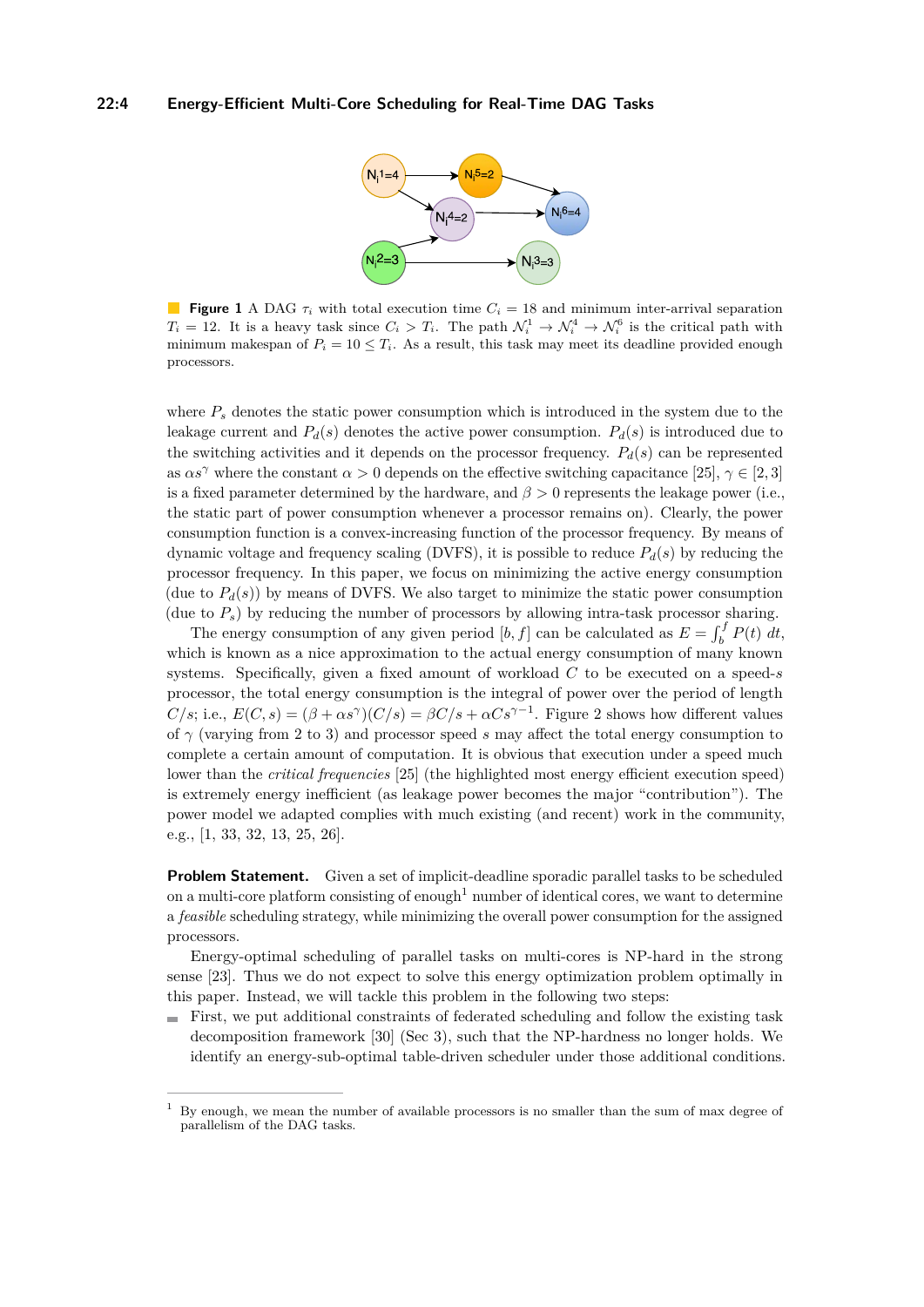<span id="page-5-1"></span>

**Figure 2** Energy consumption for executing a job with 10<sup>9</sup> computation cycles under various *γ* values, where  $\alpha = 1.76 \text{ Watts}/\text{GHz}^{\gamma}$  and  $\beta = 0.5 \text{ Watts}.$ 

Then, based on the "sub-optimal" solution, we propose heuristics for merging the assigned  $\rightarrow$ processors (Sec [4\)](#page-11-0) to further improve the overall energy efficiency when the unnecessary restrictions are removed.

## <span id="page-5-0"></span>**3 Energy-Sub-Optimal Federated Scheduling for DAG tasks**

In this section, we restrict our focus on the federated scheduling of DAG tasks. Under the federated approach to multi-core scheduling, each individual task is either restricted to execute on a single processor (as in partitioned scheduling), or has exclusive access to all the processors on which it may execute. Since each processor is dedicated to one DAG task, we can consider each task individually, and try to minimize the energy consumption for a single DAG task (which is the goal of this section).

Given a DAG task, we first apply the existing task decomposition [\[30\]](#page-20-0) technique to transform a parallel task into a set of sequential tasks with scheduling window <sup>[2](#page-5-2)</sup> constraints for each node (Subsection  $3.1$ ) – they are further relaxed into necessary conditions by segment extension (Subsection [3.2\)](#page-6-0). By variable substitution, we then transform the energy minimization problem into a convex optimization problem with linear inequality constraints, which can be solved *optimally* with gradient-based methods (Subsection [3.3\)](#page-8-0).

## <span id="page-5-3"></span>**3.1 Task Decomposition**

Task decomposition is a well-known technique that simplifies the scheduling analysis of parallel real-time tasks [\[30\]](#page-20-0). In our approach, we adopt task decomposition as the first step that converts each node  $\mathcal{N}_i^l$  of the DAG task  $\tau_i$  to an individual sub-task  $\tau_i^l$  with a release offset  $(b_i^l)$ , deadline  $(f_i^l)$ , and execution requirement  $(c_i^l)$ . The release time and deadlines are assigned in a way that all dependencies (represented by edges in the DAG) are respected. Thus the decomposition ensures that if all the sub-tasks are schedulable then the DAG is

<span id="page-5-2"></span><sup>2</sup> Scheduling window for a specific node denotes the time frame from its release offset to its deadline.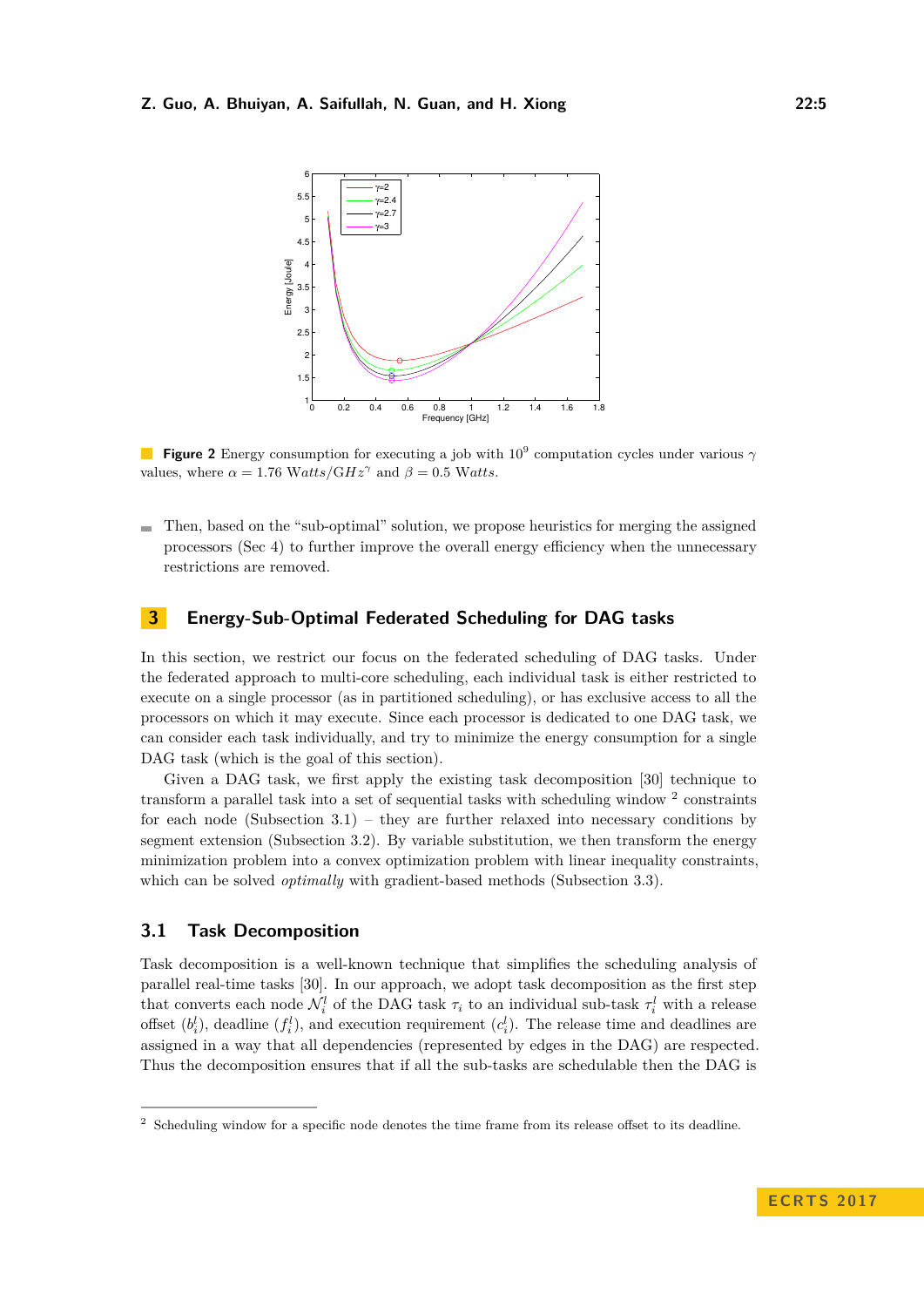#### **22:6 Energy-Efficient Multi-Core Scheduling for Real-Time DAG Tasks**

also schedulable. For the sake of completeness, we briefly describe how task decomposition works in this subsection with an example (Please refer to Section 4 of [\[30\]](#page-20-0) for more details).

We adapt a slightly modified version of the approach used in [\[30\]](#page-20-0). First, we perform the task decomposition using the techniques in [\[30\]](#page-20-0) as described below. Assuming the execution of the task is on an unlimited number of cores, we draw a vertical line at every time instant where a node starts or ends for each node starting from the beginning. These vertical lines split the DAG into segments, and each segment consists of an equal amount of execution by the nodes that lie in the segment. Parts of different nodes in the same segment can now be considered as threads of execution that run in parallel, and the threads in a segment can start only after those in the preceding segment have finished their executions. Now we will say that the resulting segmented structure of the task is converted into synchronous form and will denote it as  $\tau_i^{syn}$ . We first allot time to the segments and then add all times assigned to different segments of a node to calculate its allocated time.

Since  $P_i \leq T_i$ , at the end of each period, there may be a slack where all processors are idle (which is typically energy inefficient). We allocate such idle period *uniformly* by multiplying each segment by a common factor of  $T_i/P_i$  for task  $\tau_i$ .

Task decomposition provides its processor assignment  $\mathcal{M}_i^l$  (i.e., a node-to-processor mapping) and a scheduling window  $[b_i^l, f_i^l)$  on top of it, in which each node  $\mathcal{N}_i^l$  of a task  $\tau_i$ will be scheduled. The following example demonstrates how task decomposition works.

**Example [1.](#page-4-0)** Consider task  $\tau_i$  shown in Figure 1. First of all, we assign all the nodes with no parent  $(\mathcal{N}_i^1$  and  $\mathcal{N}_i^2)$  to separate processors. Then we continue to consider nodes only when all its parent  $node(s)$  are assigned. As a result, the beginning of the node will be the latest finishing time of its parent(s) – these are boundaries of the segments, denoted by vertical lines in Figure [3.](#page-7-0) Specifically, if a node has a single parent, we can start to consider the node right after the finishing time of its parent. For example, when  $\mathcal{N}_i^2$  is completed,  $\mathcal{N}_i^3$  is immediately assigned to the same processor (as  $\mathcal{N}_i^2$  is the only parent).

When a node has multiple parents, we consider the parent that has the latest finishing time. The child node may be assigned to the same processor assigned to its parent with the latest finishing time. For example,  $\mathcal{N}_i^4$  has two parents  $\mathcal{N}_i^1$  and  $\mathcal{N}_i^2$  where  $\mathcal{N}_i^1$  completes execution later. So  $\mathcal{N}_i^4$  is assigned to the same processor of  $\mathcal{N}_i^1$ . Please note that a node may have multiple siblings such that it may not always share the same processor with its latest finished parent node – under such scenario, a new processor is allocated to the node. For example, the only parent of  $\mathcal{N}_i^5$  is  $\mathcal{N}_i^1$  which completes execution at  $t_i^2$ . So  $\mathcal{N}_i^5$  would be able to execute in the same processor starting from the third segment. But  $\mathcal{N}_i^5$  is assigned to a different processor as that specific processor at  $t_i^3$  is already "taken" by its sibling  $\mathcal{N}_i^4$ .

#### <span id="page-6-0"></span>**3.2 Segment Extension**

For a DAG task  $\tau_i$ , the aforementioned task decomposition results in a mapping between a node  $(\mathcal{N}_i^l)$  and a processor  $(\mathcal{M}_i^l)$ . One of the key issues with the task decomposition process is that the identified scheduling window constraints for the nodes may not be necessary. Take the task described in Figure [3](#page-7-0) as an example, where Node  $\mathcal{N}_i^3$  may execute in the 4th segment. However, task decomposition requires that Node  $\mathcal{N}_i^3$  must finish by the end of Segment 3, which is unnecessary. In this subsection, we describe a systematic way of eliminating such unnecessities so that the boundary constraints for all nodes  $(b_i^l)$ 's and  $f_i^l$ 's) are both *necessary* and *sufficient*.

Each DAG  $\tau_i$  is first converted to a synchronous form denoted by  $\tau_i^{syn}$  with techniques described in Sec. [3.1.](#page-5-3) We use  $m_i^k$  to denote the number of parallel threads in the *k*-th segment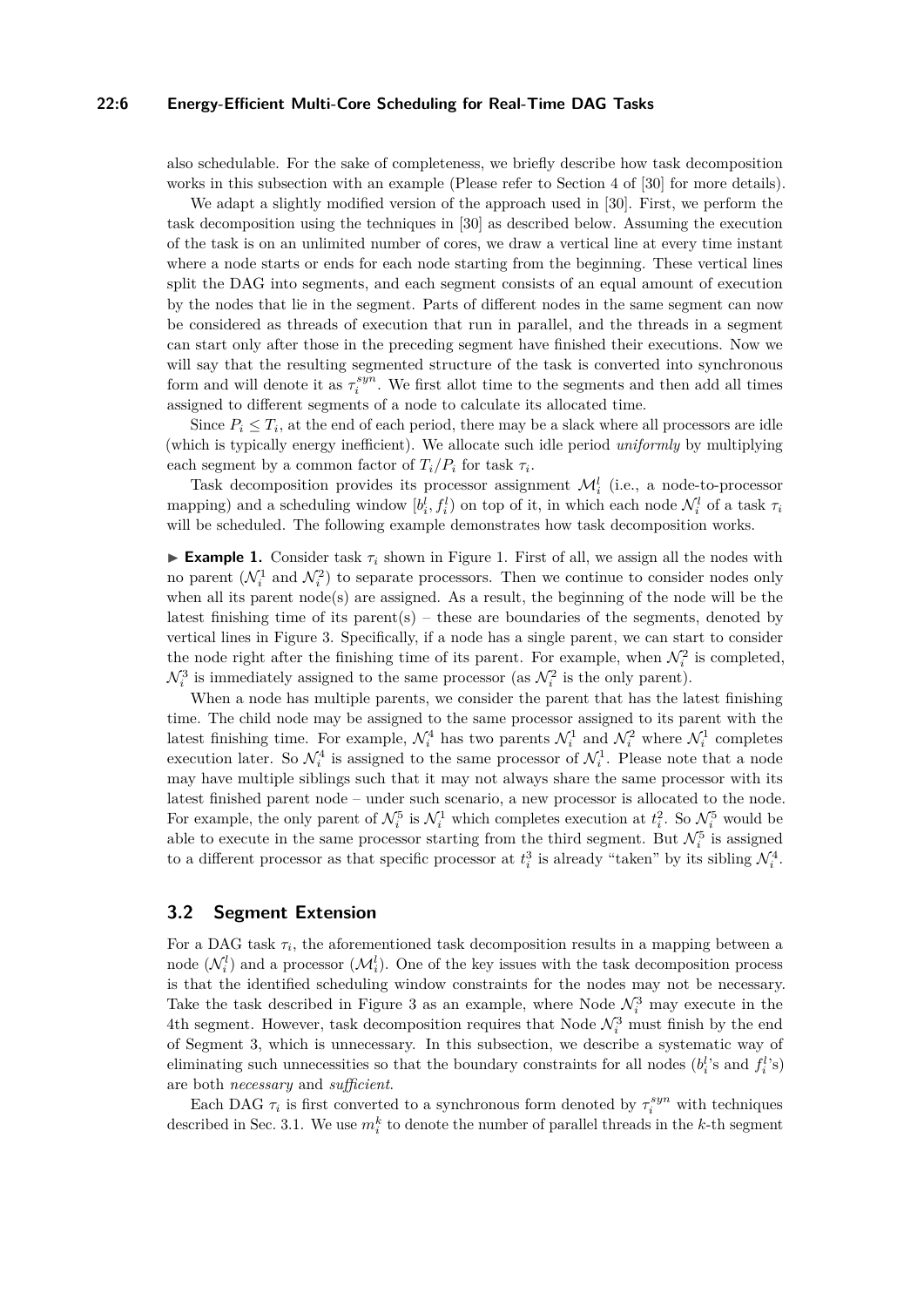<span id="page-7-0"></span>

**Figure 3** Scheduling window assignments to the nodes of *τ<sup>i</sup>* (in Figure [1\)](#page-4-0) after task decomposition, where  $m_i^k$  denotes the degrees of parallelism at  $k$ -th segment and the node-processor mapping is:  $\overline{\mathcal{M}}_i = \{1, 2, 2, 1, 3, 1\}$ , and scheduling windows for the nodes are [1, 2], [1, 1], [2, 3], [3, 3], [3, 3], [4, 4] respectively. The average power consumption under such settings is 3*.*33 Watts after extending each segment by a common factor of  $T_i/P_i = 1.2$ .

of  $\tau_i^{syn}$ . We then apply Algorithm [1](#page-7-1) to greedily extend the deadlines  $f_i^l$  of each node  $\mathcal{N}_i^l$ , following any topological order. Note that while performing task decomposition, a node starts execution immediately when all of its predecessors finish execution. Thus the starting time  $b_i^l$  cannot be moved earlier – only  $f_i$ 's have room to be relaxed.

Please note that we have considered table-driven schedulers which usually pre-compute which task would run when. This schedule is stored in a table at the time the system is designed or configured. So what would be the size of the scheduling table for a given set of real-time tasks to be run on a system? The answer is when a set of *n* tasks is to be scheduled, then the entries in the table will replicate themselves after LCM  $(T_1, T_2 \cdots T_n)$ , where LCM  $(T_1, T_2 \cdots T_n)$  is the hyper-period for the tasks. However, while considering energy consumption we did not consider the space complexity of the scheduling solutions.

#### <span id="page-7-1"></span>**Algorithm 1** Segment Extension

- 1: **Input:** A DAG task  $\tau_i$ , scheduling windows after decomposition  $[b_i^l, f_i^l]$  for any node  $\mathcal{N}_i^l \in \tau_i$ .
- 2: **Output:** Extended segment window  $[b_i^l, f_i^l)$  for each node  $\mathcal{N}_i^l \in \tau_i$ .
- 3: Assume that all nodes  $\mathcal{N}_i^l$  are ordered topologically, such that predecessor constraint may only occur between  $\mathcal{N}_i^l \longrightarrow \mathcal{N}_i^{l'}$  when  $l < l'$ .
- 4: **for** each node  $\mathcal{N}_i^l \in \tau_i$  **do**
- 5: **if** node  $\mathcal{N}_i^l$  has successor node(s); i.e.,  $\exists l', \mathcal{N}_i^l \longrightarrow \mathcal{N}_i^{l'}$
- $\text{6:} \qquad \text{then} \ \ f_i^l \leftarrow \min_{l' \mid \mathcal{N}_i^l \longrightarrow \mathcal{N}_i^{l'}} \{b_i^{l'}\} 1;$
- 7: **else**  $f_i^l \leftarrow$  last segment of  $\tau_i^{syn}$ ;
- 8: **end for**
- 9: **return**  $[b_i^l, f_i^l]$  for each node  $\mathcal{N}_i^l$ .

**Example 2.** Consider again the DAG task  $\tau_i$  shown in Figure [1.](#page-4-0) Our algorithm greedily extends the ending segment  $f_i^l$  of the nodes as much as possible in the topological order (i.e., increasing *l*). Using this approach, Node  $\mathcal{N}_i^3$  can now execute in Segment 4 (dashed rectangle at Figure [4\)](#page-8-1) and the execution window for all the other nodes remain unchanged. Please note that the processor assignment  $\mathcal{M}_i^l$  for any node  $\mathcal{N}_i^l$  of a task  $\tau_i$  remains unchanged in the segment extension process.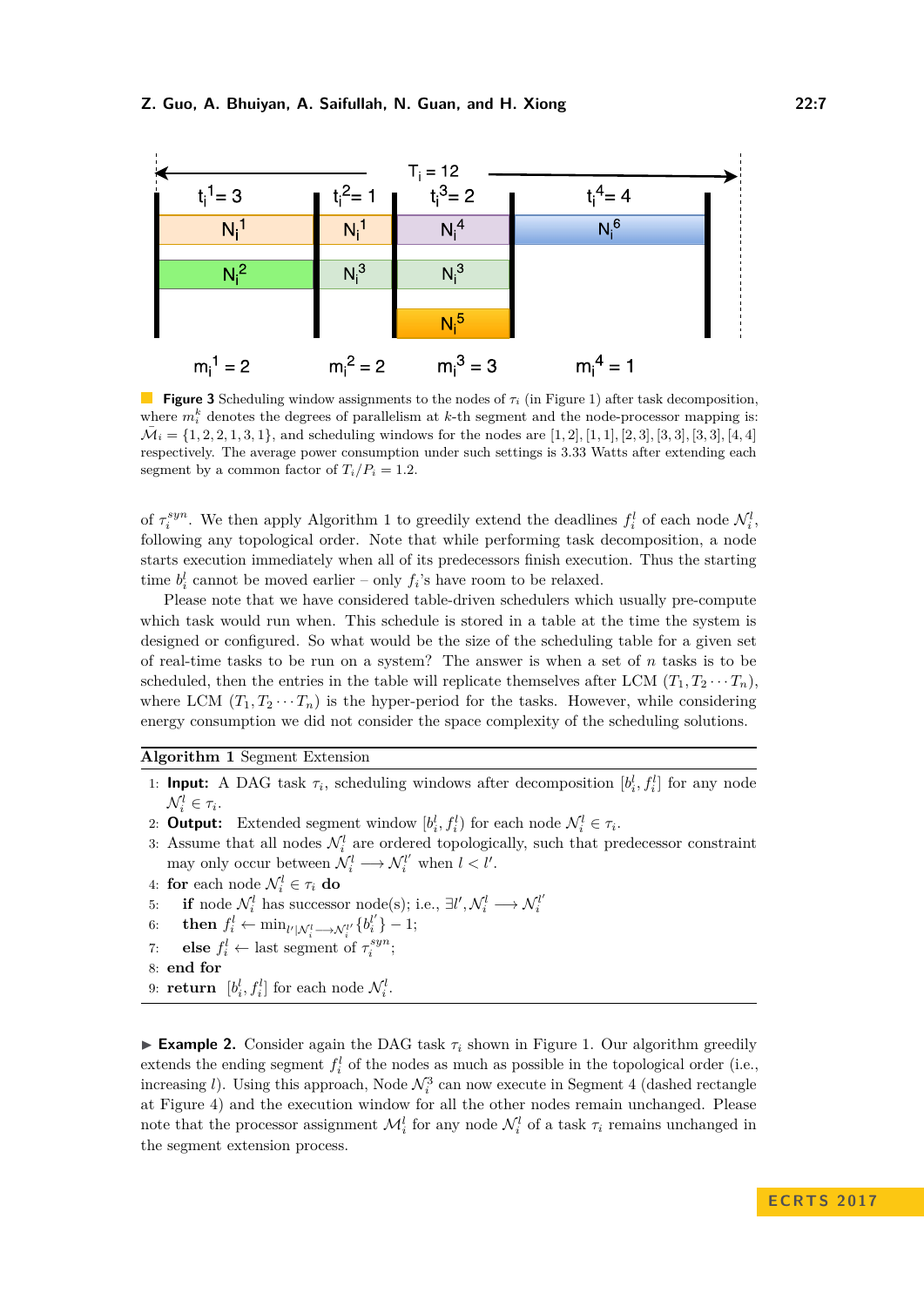<span id="page-8-1"></span>

**Figure 4** The segment-node mapping for *τ<sup>i</sup>* (in Figure [1\)](#page-4-0) after segment extension. Scheduling windows for the nodes become  $[1, 2]$ ,  $[1, 1]$ ,  $[2, 4]$ ,  $[3, 3]$ ,  $[3, 3]$ ,  $[4, 4]$  respectively, which results in an average power consumption of 3.08 Watts. The height of each block represents the speed of the processor during each segment.

<span id="page-8-4"></span>► **Lemma 3.** *Under the task decomposition and scheduling framework, after running Algorithm [1](#page-7-1) (Segment Extension), the timing constraints we set for each node in a DAG become* necessary *and* sufficient*.*

**Proof.** The sufficient part is trivial. The scheduling window satisfies all predecessor constraints, while the deadline of the DAG task does not change.

Assume the window after modification  $[b_i^l, f_i^l]$  for some node  $\mathcal{N}_i^l$  is not necessary; i.e., it can be further extended. Then it must be one of the following two cases:

- An earlier  $b_i^l$  still satisfies all predecessor constraints, which is impossible since it is the time all parents are finished.
- A later  $f_i^l$  is possible, which contradicts with Lines 5 7 of Algorithm 1 as it is already m. the starting point of its child, or the deadline of the whole DAG.

### <span id="page-8-0"></span>**3.3 Problem Transformation**

After task decomposition and segment extension, we have identified the scheduling window  $[b_i^l, f_i^l]$  for each node  $\mathcal{N}_i^l$ , and there is no overlap for any two windows (for different nodes) on the same processor. A natural question arises: *Given a specific node (job) with a predetermined scheduling window on a dedicated processor, what is the most energy-efficient execution (speed) pattern?*

<span id="page-8-3"></span>**Findment 4.** The total energy consumption (assuming processor remains on)  $\int_{a}^{a+\Delta} s(t)^{\gamma} dt$ *a is minimized in any scheduling window* [*a, a* + ∆] *of length*  $\Delta$  *when execution speed remains the same; i.e.,*  $s(t) \equiv C/\Delta$ *, where*  $C = \int_{a}^{a+\Delta} s(t) dt$  *is the (given) task demand in the window.*

**Proof.** We define  $p(x) = s(t)/C$ , then  $p(x)$  is a *probability density function (PDF)* over  $[a, a + \Delta]$ ; i.e.,

<span id="page-8-2"></span>
$$
\int_{a}^{a+\Delta} p(t) \, dt = 1. \tag{2}
$$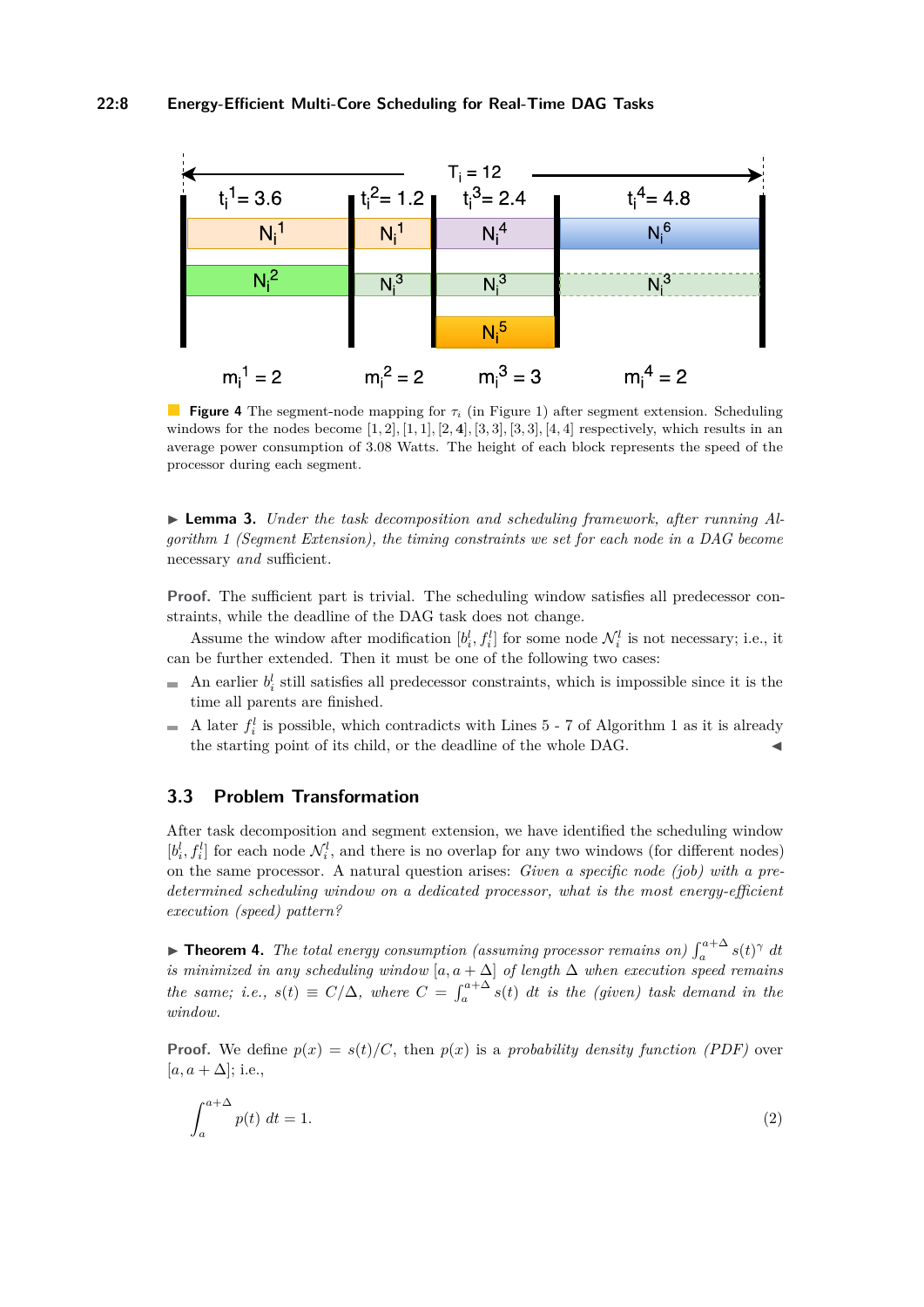As a result,

$$
\int_{a}^{a+\Delta} s(t)^{\gamma} dt = \int_{a}^{a+\Delta} (C \cdot p(t))^{\gamma} dt
$$
  
\n{re-arranging}  
\n
$$
= \frac{C^{\gamma}}{\Delta^{\gamma-1}} \cdot \left(\frac{1}{\Delta} \int_{a}^{a+\Delta} (\Delta \cdot p(t))^{\gamma} dt\right)
$$

{Jensen's Inequality [\[9\]](#page-19-8), the convexity of function  $x^{\gamma}$ 

when  $2 \le \gamma \le 3$  and  $x \ge 0$ , and  $p(x)$  being a PDF}

$$
\geq \frac{C^{\gamma}}{\Delta^{\gamma-1}} \left( \int_{a}^{a+\Delta} p(t) dt \right)^{\gamma}
$$
  
\n{From (2)}  
\n
$$
= \frac{C^{\gamma}}{\Delta^{\gamma-1}}
$$
 (3)

{Definition of integrating a constant function}

$$
=\int_{a}^{a+\Delta}\left(\frac{C}{\Delta}\right)^{\gamma} dt.
$$

Thus, the minimal total energy consumption in the specified interval  $\int_{a}^{a+\Delta} s(t)^\gamma dt$  can be achieved when speed  $s(t)$  remains constant  $(C/\Delta)$  throughout the interval  $[a, a + \Delta]$ .

According to Theorem [4,](#page-8-3) executing all segments with a uniform speed yields minimum possible power consumption under such framework. Hence we can assume that *the speed of any processor does not change within a segment.* Let  $S_j^k$  denote the speed of processor *j* in the *k*-th segment (executing node  $\mathcal{N}_i^l$ ), and  $t_i^k$  denote the length of the segment. The objective is to determine the length of each segment  $t_i^k(\geq 0)$  and its execution speed  $S_j^k(\geq 0)$ such that total power consumption is minimized.

The first set of constraints guarantees the real-time correctness that each node  $\mathcal{N}_i^l$  receives enough execution within its designated window  $[b_i^l, f_i^l)$  on its assigned processor  $\mathcal{M}_i^l$ ; i.e.,

$$
\forall l, \mathcal{N}_i^l \in \tau_i : \sum_{k=b_i^l}^{f_i^l} t_i^k S_{\mathcal{M}_i^l}^k \ge c_{i,l}.
$$
\n
$$
(4)
$$

We need one more set of inequalities to bound the total length for all segments of each DAG by its period:

<span id="page-9-1"></span>
$$
\forall i, \sum_{k} t_i^k \le T_i. \tag{5}
$$

Any non-negative speed assignment and segment length setting that satisfy the constraints described in [\(4\)](#page-9-0) and [\(5\)](#page-9-1) yield a *correct* schedule that all nodes receive enough execution in their specified scheduling windows (that satisfy all predecessor constraints). Based on these constraints, we would like to add our objective for minimizing average energy consumption per period:

$$
\text{Minimize}_{\{t_i^k,S_j^k\}} \ \ M_i\beta T_i + \sum_{l=1}^{n_i}\sum_{k=b_i^l}^{f_i^l}t_i^k\alpha(S_{\mathcal{M}_i^l}^k)^{\gamma},
$$

### <span id="page-9-0"></span>**E C R T S 2 0 1 7**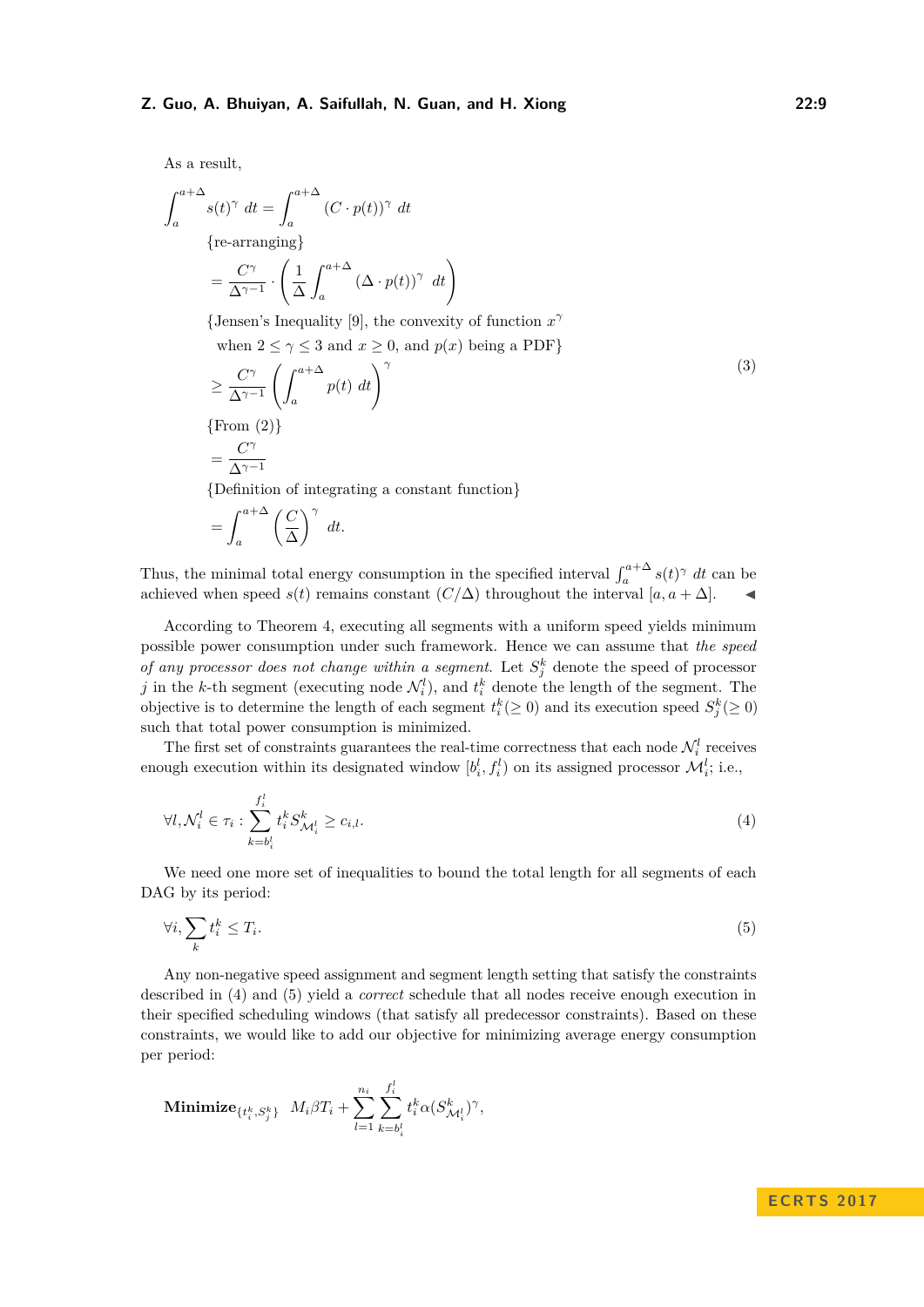#### **22:10 Energy-Efficient Multi-Core Scheduling for Real-Time DAG Tasks**

where  $M_i$  is the degree of parallelism (and also the number of processors assigned to the task) and  $n_i$  is the total number of segments assigned to DAG task  $\tau_i$  (determined in the previous step).

Since the constraints represented in [\(4\)](#page-9-0) are non-convex quadratic inequalities, it is in general computationally intractable to solve in polynomial time. We transform this problem into a convex optimization by substituting some variables.

I Remark. *According to Theorem [4,](#page-8-3) executing all segments with a uniform speed yields minimum possible power consumption. If any segment of any core remains idle (scheduling window for any node does not fall at that segment), we simply consider that the execution speed for that segment is 0.*

 $\triangleright$  Remark. In this paper, we are assuming that the time required to finish a task is exactly *equaled to their worst-case execution time (WCET). However, it may happen that some of the tasks may finish early than their WCET. In that case, some of the cores (that are assigned to that tasks) may remain idle for some time. It would lead to the further minimization of the active power consumption (please see the Power/Energy model described at Section [2\)](#page-3-0). So our model actually provides the upper bound of the energy consumption.*

**Replacing speed with period lengths and executions.** Fortunately, Theorem [4](#page-8-3) provides us the basis to get rid of part of the variables. Since all nodes are executed at *constant* speeds within their scheduling windows, given the total length of each assigned segments (i.e., scheduling window), the execution speed of any given node can be determined. As a result, the energy consumption to finish this node can also be calculated. I.e., given a node  $\mathcal{N}_i^l$  with total execution requirement of  $c_i^l$ , to be executed on segments between  $b_i^l$  and  $f_i^l$ , we have:

<span id="page-10-0"></span>
$$
\forall k \in [b_i^l, f_i^l], S_{\mathcal{M}_i^l}^k = c_i^l / (\sum_{j=b_i^l}^{f_i^l} t_i^j), \tag{6}
$$

which means although a node may be executed in consecutive segments  $\forall k \in [b_i^l, f_i^l]$ , the speed remains constant throughout the scheduling window and can be represented by a function of executions  $c_i^l$  and segment lengths  $t_i^j$ . Substituting Equation [\(6\)](#page-10-0) into the second term of the objective function, we have:

$$
\sum_{l=1}^{n_i} \sum_{k=b_i^l}^{f_i^l} t_i^k \alpha(S_{\mathcal{M}_i^l}^k)^\gamma = \sum_{l=1}^{n_i} \left( \sum_{k=b_i^l}^{f_i^l} t_i^k \alpha(c_i^l)^\gamma (\sum_{j=b_i^l}^{f_i^l} t_i^j)^{-\gamma} \right)
$$

{moving unrelated terms out of the summations}

$$
= \alpha \sum_{l=1}^{n_i} \left( \left( \sum_{j=b_i^l}^{f_i^l} t_i^j \right)^{-\gamma} \left( \sum_{k=b_i^l}^{f_i^l} t_i^k \right) (c_i^l)^{\gamma} \right) \tag{7}
$$

{combining similar terms}

$$
= \alpha \sum_{l \mid \mathcal{M}_i^l = j} c_l^{\gamma} \left( \sum_{k=b_i^l}^{f_i^l} t_i^k \right)^{1-\gamma}.
$$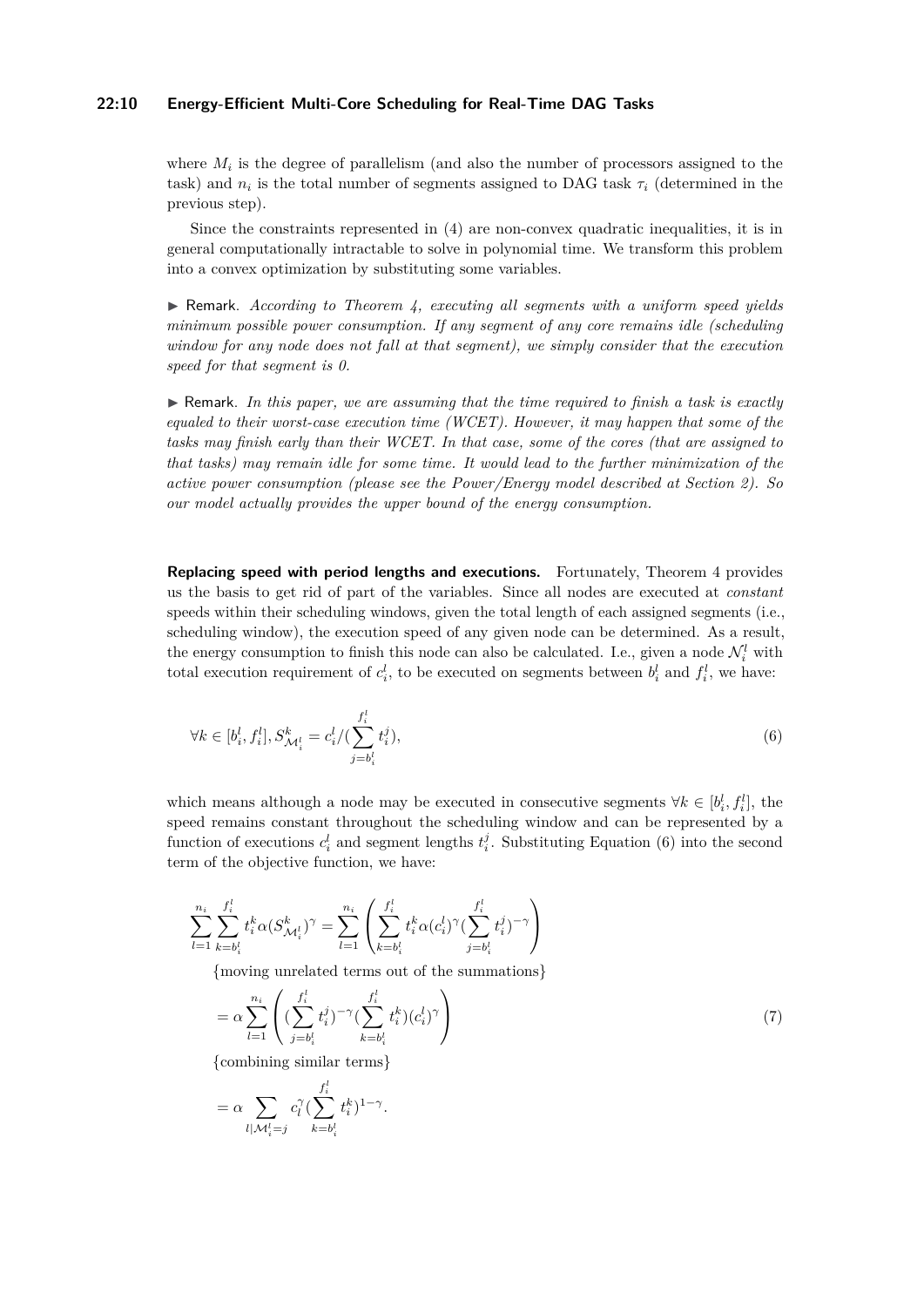<span id="page-11-1"></span>

**Figure 5** The sub-optimal segment length assignment for power efficiency of the sample task *τ<sup>i</sup>* (in Figure [1\)](#page-4-0), with an average power consumption of 2*.*94 Watts. The height of each block represents the speed of the processor during each segment.

Thus, the original optimization problem can be equivalently transformed into the following one with only  $t_i^k$  as variables.

Minimize
$$
{t_i^k}
$$
  $M_i\beta T_i + \alpha \sum_{l|\mathcal{M}_i^l=j} c_l^{\gamma} (\sum_{k=b_i^l}^{f_i^l} t_i^k)^{1-\gamma}$   
Subject to  $\forall i, \sum_k t_i^k \leq T_i$ ,  
 $\forall i, t_i^k \geq 0$ .

▶ **Theorem 5.** *Any gradient based method (e.g., fmincon [\[15\]](#page-19-9) in Matlab) would lead to sub-optimal power consumption under federated scheduling scheme with task decomposition.*

**Proof.** The sub-optimality comes from three facts:

- The objective function is *convex* as it is a sum of several convex (including linear) functions of the variables  $t_i^k$  (detailed proof in Appendix [A\)](#page-20-3).
- The linear equality constraints are necessary and sufficient (Lemma [3\)](#page-8-4) for real-time ÷ schedulability and predecessor conditions from the input DAG task.
- The variables  $t_i^k$  are sufficient to represent a possible optimal scheduler regarding power  $\blacksquare$ consumption; i.e., it is safe to assume uniform speed during each segment (Theorem [4\)](#page-8-3).  $\blacktriangleleft$

Figure [5](#page-11-1) shows the sub-optimal segment length assignment for the given task  $\tau_i$ .

## <span id="page-11-0"></span>**4 Processor Sharing: Efficiency Improvement**

Task decomposition transforms the parallel task into a set of sequential tasks. The process tries to maximize the degree of parallelism (i.e., assigning as many processors to each DAG task as possible). However, some of these processors may be lightly loaded with poor energy efficiency as the leakage power consumption becomes the majority cost (as demonstrated in Figure [2\)](#page-5-1). Thus the solution derived in Sec [3](#page-5-0) is only sub-optimal and can be further improved if we allow merging the lightly loaded processors into a single one, such that leakage power is reduced – see Figure [6](#page-12-0) as an example.

In this section, we try to deal with this issue and further improve the overall energy efficiency of our scheduler by merging the workloads assigned to different processors onto a single one.

Specifically, in Subsection [4.1,](#page-12-1) we merge processors that have been assigned to the same DAG task. In this step, each DAG task is handled individually and the resulting processor-node/DAG assignment remains in the federated scheduling framework.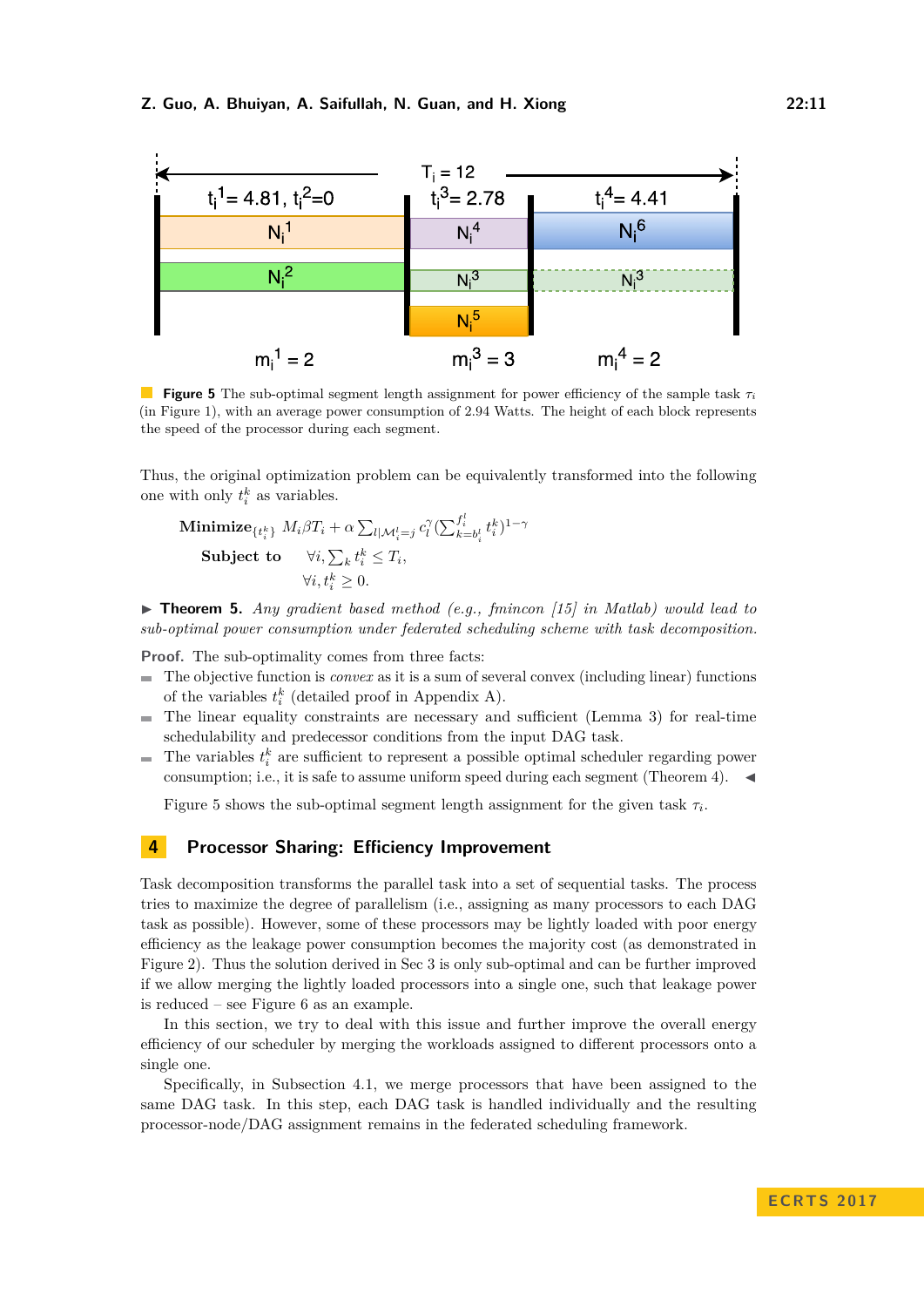<span id="page-12-0"></span>

**Figure 6** The execution pattern for *τ<sup>i</sup>* (in Fig. [1\)](#page-4-0) after merging Processors 2 and 3, where Nodes  $\mathcal{N}_i^3$  and  $\mathcal{N}_i^5$  will share Processor 2 (i.e., execute under EDF) within time window [4.81, 7.59) at a higher execution speed. The average power consumption is further reduced to 2*.*80 Watts. The height of each block represents the speed of the processor during each segment.

 $\triangleright$  Remark. In practice we have found that once a merge is performed, it is very likely that *the new processor becomes quite heavily loaded. As a result, merging a third processor into any merged pair rarely leads to further energy saving. Thus* we only allow the combination of two processors that have never been part of any merging previously. *We plan to consider merging 3 or more processors into one in future work.*

I Remark. *In this paper we allow each processor to be merged only once. So the number of context switches is at most 1 per segments. If there are total*  $n_i$  *nodes in task*  $\tau_i$  *then the number of context switches is at most ni/*2*. Normally, the effect of task migrations and context switches is not considered while deriving schedulability test for real time tasks. We are also not considering the effects of these phenomena.*

## <span id="page-12-1"></span>**4.1 Merging Processors Assigned to the Same DAG**

Federated scheduling of DAG tasks provides isolation among tasks during execution, such that inter-task interference as well as context switch delays remain small during run-time. In this subsection, we stay in the federated scheduling framework and only consider potential merges among processors of the *same* DAG.

Given a DAG task  $\tau_i$  with a federated task-to-processor assignment  $j = \mathcal{M}_i^k$ , the processor execution speeds  $S_j^k$  for each segment, segment lengths  $t_i^k$ , and the period  $T_i$ . For any processor *j* assigned to this DAG, its original power consumption can be calculated as

$$
P_j = \beta + \sum_k \frac{t_i^k}{T_i} (S_j^k)^\gamma.
$$
\n<sup>(8)</sup>

Any pair of processors  $\{j, j'\}$  share the same period and segment information as they are assigned to the same DAG task. As a result, the new execution speed for each segment (when merged together) will simply be the sum of the two old ones; i.e.,  $S_j^l + S_{j'}^l$ , and the average power consumption for this new processor can be calculated as:

$$
P_{j,j'} = \beta + \sum_{k} \frac{t_i^k}{T_i} (S_j^k + S_{j'}^k)^{\gamma}.
$$
\n(9)

<span id="page-12-2"></span>The pairwise potential power saving can be calculated directly by:

$$
\mathcal{P}_{j,j'} = P_j + P_{j'} - P_{j,j'}.\tag{10}
$$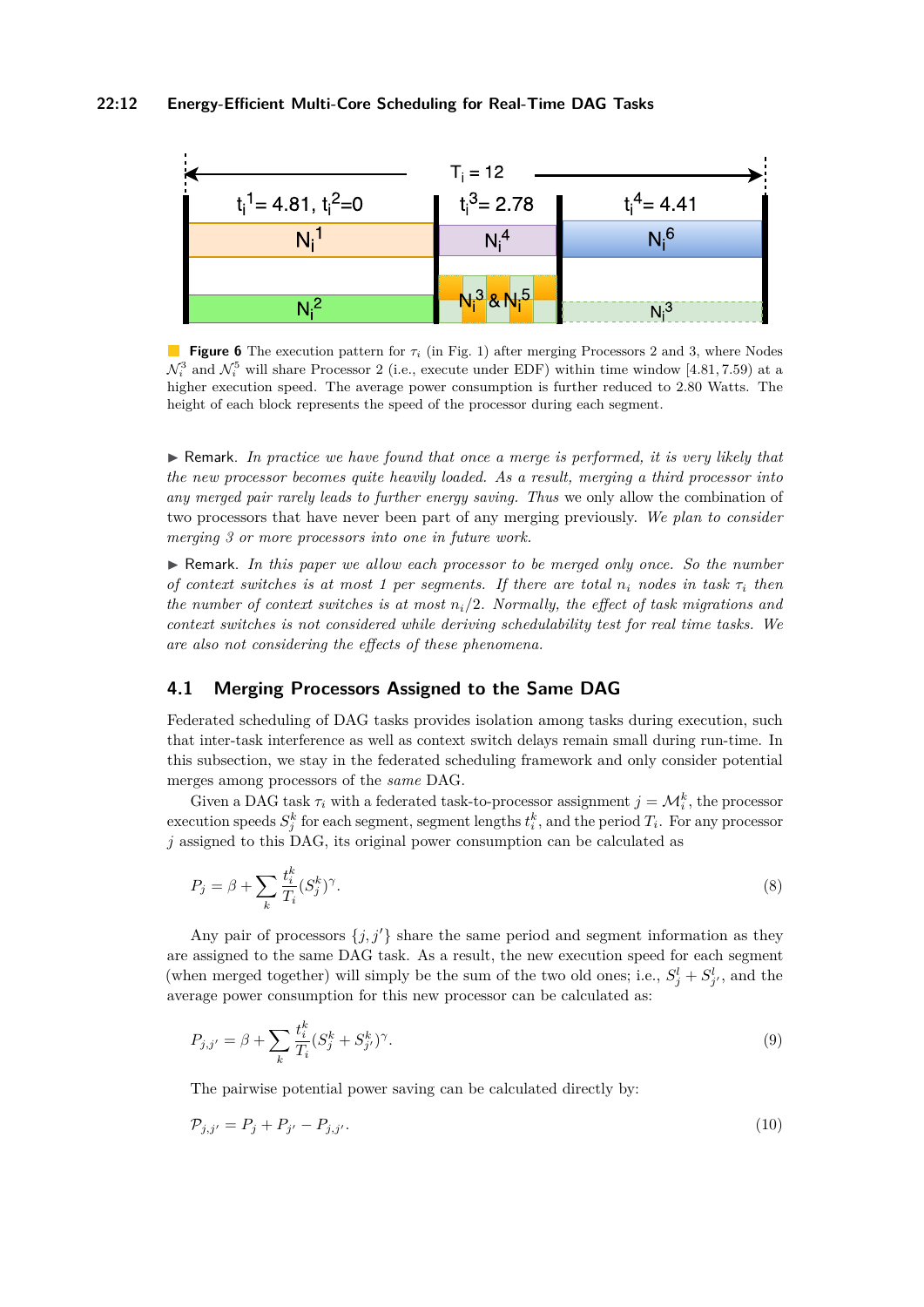<span id="page-13-0"></span>

**Figure 7** The equivalence of the MPS problem and the MIS problem, where (a) shows a DAG of four processor assignments with potential power savings for merging each pair of the processors, and (b) shows its alternative (equivalent) expression with vertices representing all edges in (a), and edges representing the mutual exclusive constraints.

With the pairwise potential power saving, the Maximization of Power Saving (MPS) problem we are dealing with in the section can be described as follows:

- Given the potential power savings  $(\mathcal{P}_{M_i \times M_i})$  for merging each pair of the  $M_i$  processors, we wish to find a list of mutual exclusive processor-pairs  $\{(p_1, p'_1), ..., (p_N, p'_N)\}(N \le M_i/2),$ such that the total power saving  $P_i = \sum_{j=1}^{N} P_{p_j, p'_j}$  is maximized.
- <span id="page-13-1"></span>▶ **Theorem 6.** *The MPS problem is NP-Complete.*

**Proof.** MPS is in NP as it takes linear time to verify whether a given solution satisfies the mutual exclusion constraints.

The NP-Hardness comes from the reduction from a well known NP-Complete problem: *Maximum Independent Set* (MIS). An independent set is a set of (weighted) vertices in a graph that no two of which are adjacent. For each vertex in the graph of MIS, we can construct an edge with the same weight in the graph of MPS, and the adjacency of those edges (whether or not they share a common vertex) in MPS can be determined by the adjacency of the edges in the graph of MIS; i.e., each edge in MIS corresponds to a vertex in MPS (see Figure [7](#page-13-0) for an illustration). Since this polynomial (linear)-time mapping maintains the adjacency relationship of weighted vertices (in MIS) or edges (in MPS), a solution of MIS (a subset of  $n_m$  non-adjacent vertices with maximum total weight) will correspond to a solution of MPS  $(n_m)$  non-adjacent edges with maximum total weight), and vice versa.

► **Example [7](#page-13-0).** Take the processor assignment in Figure 7 as an example, where four processors are assigned to a DAG task. The weight  $\mathcal{P}_{i,j}$  for each edge represents the potential power saving when merging processors *i* and *j*, calculated from [\(10\)](#page-12-2). The edge  $\{2, 4\}$  is missing since merging these two processors will lead to higher power consumption (i.e.,  $\mathcal{P}_{2,4}$  < 0).

For each vertex in Figure [7](#page-13-0) (b), there is a corresponding edge with the same weight in Figure [7](#page-13-0) (a), and vice versa. A feasible subset of edges in Figure 7 (a) (e.g.,  $\{1,4\}$  and  $\{2,3\}$ ) corresponds to a subset of vertices in Figure [7](#page-13-0) (b) (e.g.,  $E_{1,4}$  and  $E_{2,3}$ ) that none of the two are directly connected by an edge.

For this example, we could choose to merge Processors 1&2 and 3&4 (with a gain of 1*.*1 Watts), 1&4 and 2&3 (with a gain of 1*.*7 Watts), or 1&3 (with a gain of 0*.*1 Watts). Although obviously the second option is leading to the optimal solution, we need to explore all combinations to find that out (Theorem [6](#page-13-1) already shows the intractability). As a result, instead of seeking for the global optimal solution for merging, here we choose to greedily select (see Step 2 below) the pair with the maximum gain in each step.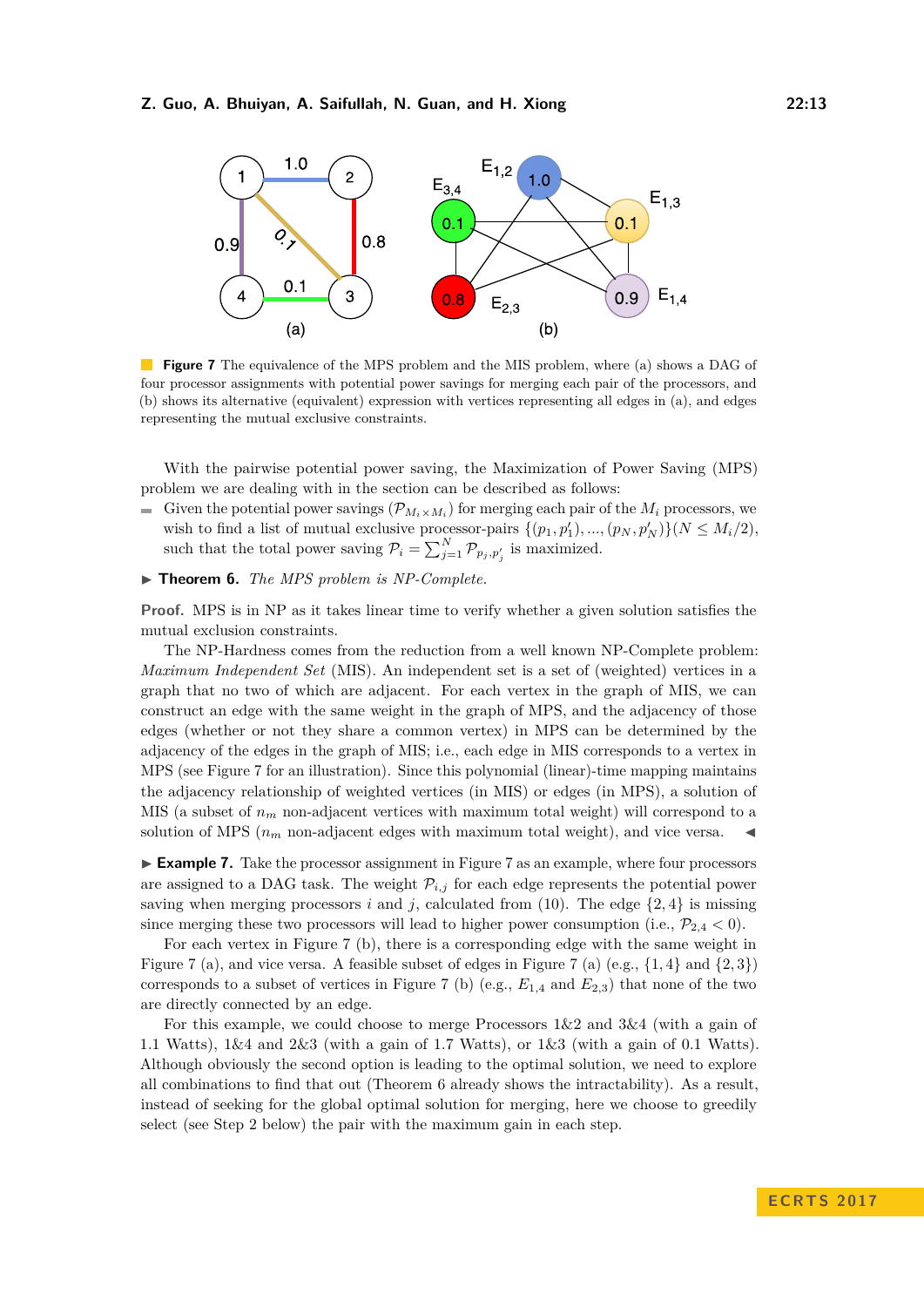#### **22:14 Energy-Efficient Multi-Core Scheduling for Real-Time DAG Tasks**

Now we describe the **key steps of our proposed processor merging method**:

- **1.** For *each* pair of processors  $\{j, j'\}$  of the (same) DAG, calculate the potential power savings  $P_{i,i'}$  for merging them together according to [\(10\)](#page-12-2).
- **2.** *Greedily* choose the pair  $\{j, j'\}$  of processors with the maximum power saving  $\mathcal{P}_{j, j'}$ , and merge them together by updating  $\mathcal{P}'$  value(s) of the nodes on  $j'$  to  $j$ . The merged nodes will be executed on processor *j* under EDF, with given per-segment (fixed) speed settings. Note that EDF is an optimal uni-processor scheduler for sporadic task systems, and thus will guarantee temporal correctness as far as cumulative capacity remains the same.
- **3.** *Remove* the two processors (and also the new one, see Remark [4\)](#page-12-0) from the candidate pool, by updating elements in the *j*th row, the *j'*-th row, the *j*th column, and the *j'*-th column of the power saving matrix  $P$  into 0.
- **4.** If there is no positive elements in  $P$ , return the updated mapping  $P'$ , else go to Step 2 (i.e., merging two un-touched processors may lead to further energy savings).

Although the MIS problem in general cannot be approximated to any constant factor in polynomial time (unless  $P = NP$ ) [\[5\]](#page-18-6), fortunately, each edge in the original figure can be joint with at most  $2(M_i - 2)$  other edges, which indicates that the degree of each vertex in the graph after problem transformation is upper bounded by  $2(M_i - 2)$ . Thus we have the following *approximation ratio bound*.

**► Theorem 8.** *The greedy approach has an approximation ratio no greater than*  $(2M_i-2)/3$ , where  $M_i \geq 3$  $M_i \geq 3$  *is the total number of processors*<sup>3</sup> before merging of DAG task  $\tau_i$ ; *i.e.*, the *degree of parallelism of the task.*

**Proof.** Since we only allow a processor to be considered in *one* pair in each round, the graph resulted from the reduction in Theorem [6](#page-13-1) is a  $(2M_i - 4)$ -regular graph; i.e., the degree of each vertex cannot exceed  $2M_i - 4$ . According to Theorem 5 in [\[18\]](#page-19-10), the greedy algorithm achieves an approximation ratio of  $(2M_i - 2)/3$ .

## <span id="page-14-0"></span>**5 Simulation Study**

In this section, we use experiments to evaluate the power efficiency of the proposed mechanisms, and compare them with existing algorithms for DAG task systems.

**Generation of workloads.** Our DAG generator follows the Erdos-Renyi method [\[12\]](#page-19-11) with a given number of nodes. For the *harmonic period* case, the periods are multiples of each other [\[30\]](#page-20-0) by enforcing them to be powers of 2. Specifically, we find the smallest value  $\alpha$  such that  $L_i \leq 2^{\alpha}$  and set  $T_i$  to be  $2^{\alpha}$ . Regarding the *arbitrary period* case, we use *Gamma distribution* [\[16\]](#page-19-12) to generate a random parameter, and set the period as  $T_i = L_i + 2(c_i/m)(1 + \Gamma(2,1)/4)$ (according to [\[30\]](#page-20-0)).

We compare the power consumption by varying two parameters: (i) task periods (densities) (Sec. [5.1\)](#page-15-0) and (ii) number of nodes in each DAG task (Sec. [5.2\)](#page-16-0). Under each parameter setting, we randomly generate 100 different DAG task sets, each consisting of 5 DAG tasks, and compare the average power consumption of the following scheduling algorithms:

Federated scheduling with task decomposition, where each node is executed as soon as possible under full speed [\[30\]](#page-20-0);

<span id="page-14-1"></span><sup>&</sup>lt;sup>3</sup> Note that when  $M_i = 2$ , there are only two processors in the candidate pool, and the decision is straightforward – based on whether merging them can lead to lower power consumption.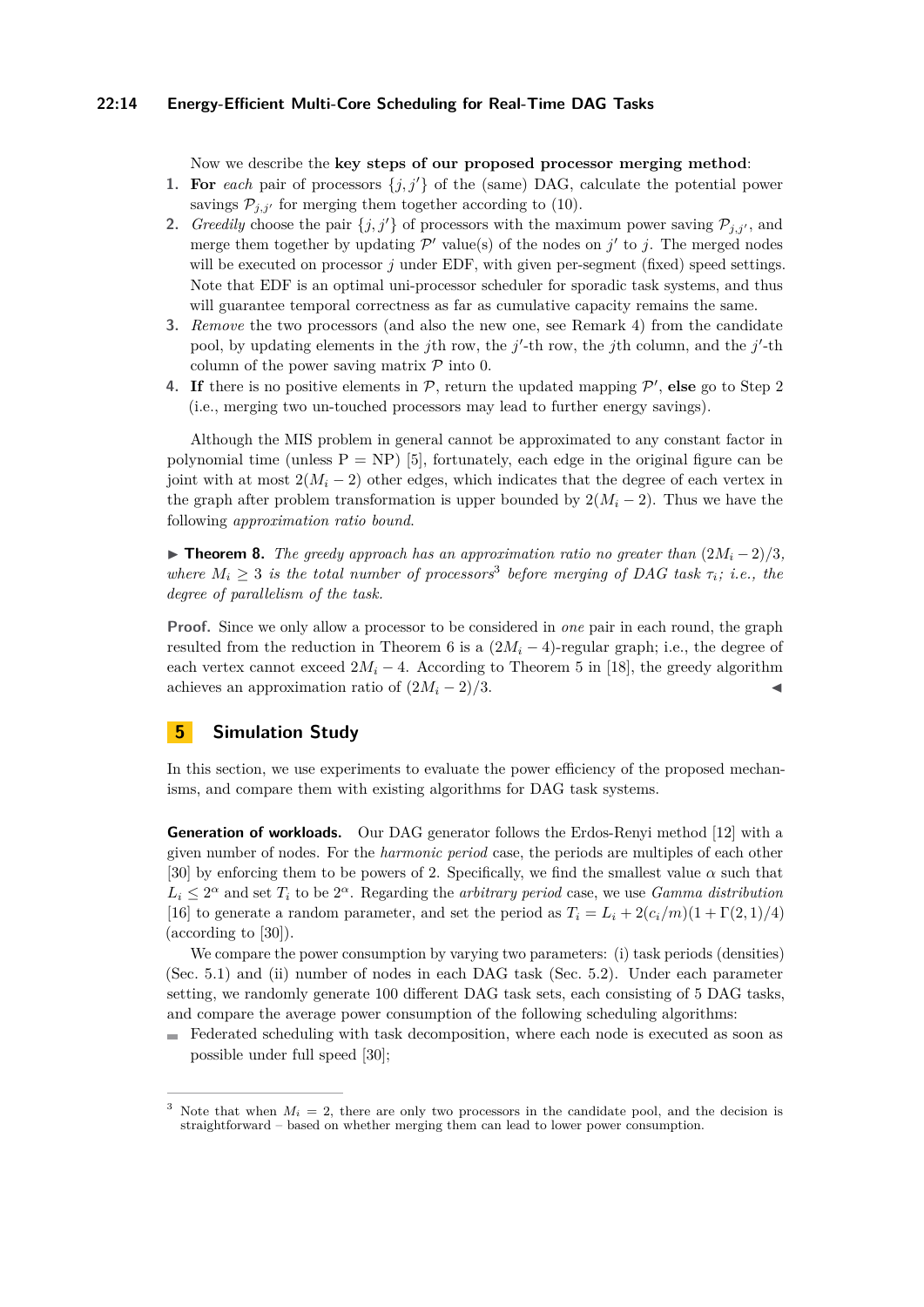<span id="page-15-1"></span>

**Figure 8** Comparison of power consumption with different approaches for DAG tasks with a fixed number of nodes as 30.

- Federated scheduling with task decomposition, where length of each segment is further  $\blacksquare$ extended uniformly (according to their loads) [\[30\]](#page-20-0);
- Federated scheduling with task decomposition, where lengths of segments are determined  $\overline{a}$ by the proposed convex optimization (Sec. [3.3\)](#page-8-0);
- Energy-sub-optimal federated scheduling with task decomposition, where lengths of  $\sim$ segments are determined by convex optimization (Sec. [3.3\)](#page-8-0) after performing segment extension (Sec. [3.2\)](#page-6-0);
- Federated scheduling with intra-DAG processor merging (Sec. [4.1\)](#page-12-1);

## <span id="page-15-0"></span>**5.1 Varying Task Periods (Densities)**

Here we vary the minimum inter-arrival separation for each task, such that the average density of a set is controlled. We vary the period in an allowable range  $(P_i \leq T_i \leq C_i)$  by assigning  $T_i$  as  $P_i + (1 - k)(C_i - P_i)$ , where  $k \in [0, 1]$  is named as the *density* of the task – note that this is different from the normal density definition for sequential tasks. We fix the number of nodes within each DAG task as 30, and show the average power consumption in Figure [8.](#page-15-1)

The first thing we notice from Figure [8](#page-15-1) is that the average energy consumption increases as the average density of the set increases (due to decreasing of the period). This phenomenon makes sense as higher density would lead to tighter real-time restrictions, which lead to less room for our segment length optimization.

As shown in Figure [8,](#page-15-1) stretching each segment would lead to significant power savings compared to finishing them at full speed and leaving the processor idle for some portion of time (matching Theorem 2). Comparing to the existing uniform stretching for all segments of each DAG task, our convex optimization based methods would find a better execution pattern in terms of power efficiency. We also found that segment extension is helpful in removing unnecessary constraints for finding better execution patterns.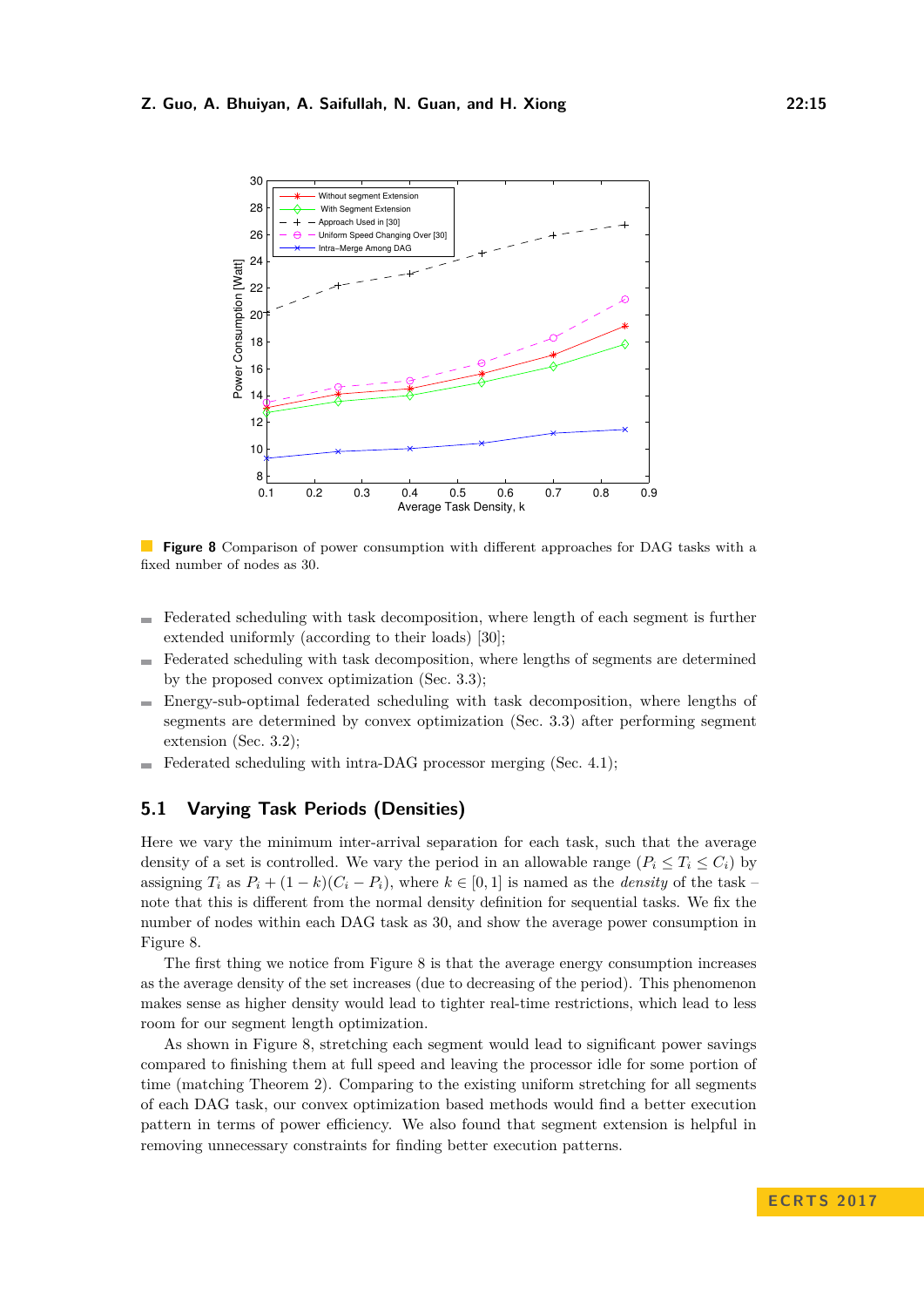<span id="page-16-1"></span>

**Figure 9** Comparison of average power consumption per task set with different approaches for tasks with harmonic periods.

It is easy to tell that the improvements to the average power consumption are huge when applying the processor merging techniques described in Sec. [4.](#page-11-0) The improvement is larger when density of the task is high. On average, our proposed methods (including segment extension and intra-DAG merging) are leading to a reduction of the power consumption ranging from 29*.*2% to 40*.*5%.

## <span id="page-16-0"></span>**5.2 Different Numbers of Nodes in a DAG Task**

Now we vary the number of nodes within each DAG task without changing the period *T<sup>i</sup>* . In this set of comparisons, we consider both harmonic (reported in Figure [9\)](#page-16-1) and arbitrary periods (reported in Figure [10\)](#page-17-1) for a set. For each setting of parameters, we randomly generate 100 task sets with various number of nodes (from 10 to 55, with an increment of 5) and report the average performances of the power consumption over the 100 sets for each case.

First of all, we observe similar improvements in energy efficiency with the proposed techniques when the number of nodes vary, comparing to the previous set of experiments (with fixed number of nodes and varying task density). Specifically, the intra-DAG merging techniques discussed in Subsections [4.1](#page-12-1) lead to a reduction in the power consumption for at least 27.29% and 34.27% for harmonic and arbitrary periods, respectively (compared to the result of convex optimization with segment extension discussed in Section [3.3\)](#page-8-0), while the average power savings are 28*.*23% and 37*.*80%.

Secondly, when comparing curves in Figures [9](#page-16-1) and [10,](#page-17-1) we observe that task sets with harmonic periods typically result in lower energy consumption compared to arbitrary periods (under same task density and number of nodes per task).

Finally, from the reported performances, we did not observe significant dependencies between the power consumption and the number of nodes for the DAG tasks. This indicates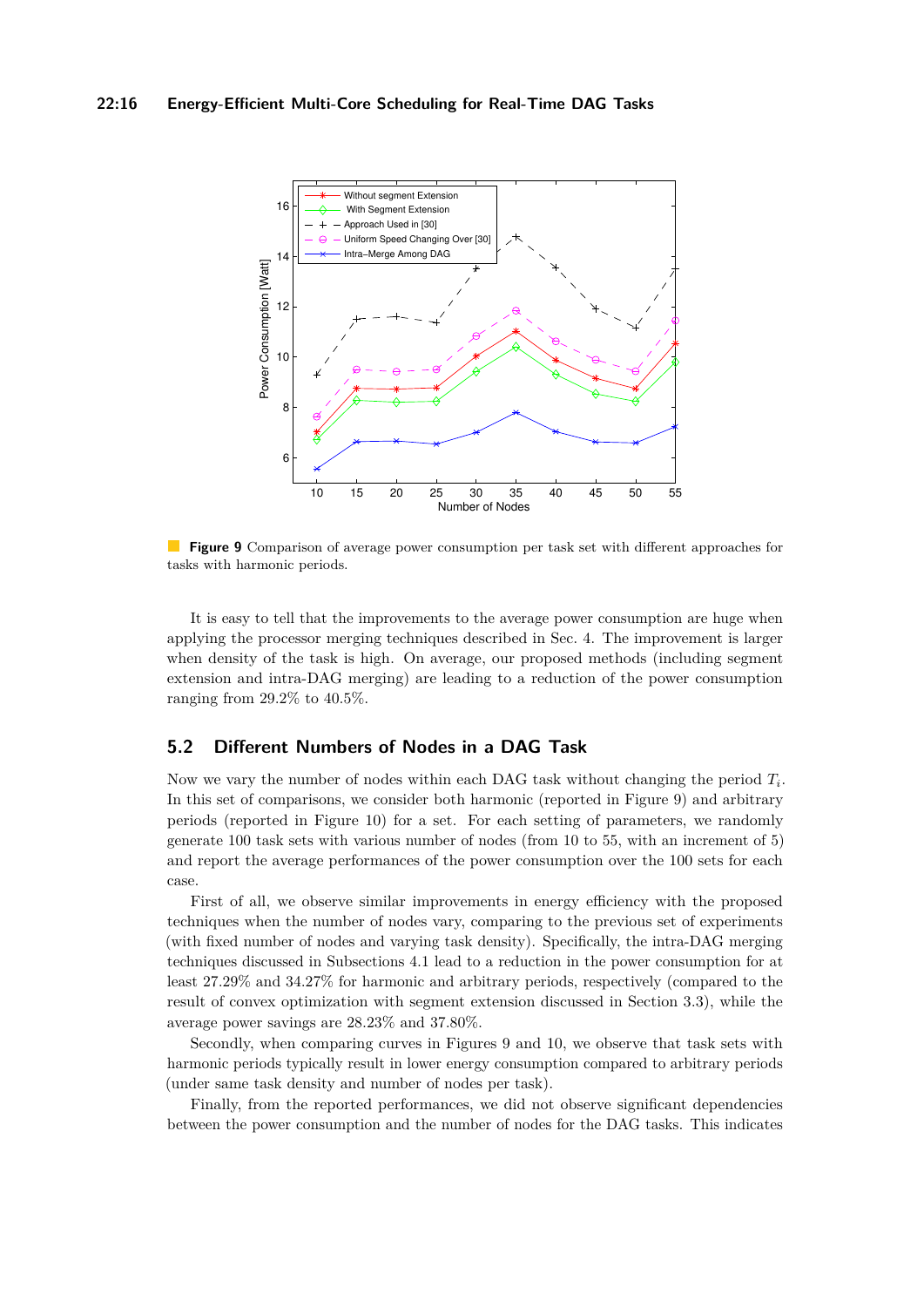<span id="page-17-1"></span>

**Figure 10** Comparison of average power consumption per task set with different approaches for tasks with arbitrary periods.

that the proposed methods are *robust* to various settings of parameters and combination of DAG tasks.

## <span id="page-17-0"></span>**6 Related Work**

The work that deals with schedulability tests for various scheduling policies on parallel task model is already mentioned in Section [1.](#page-1-0) None of them has considered power/energy consumption issues. In addition, much work has been done in energy/power consumption minimization for sequential tasks. Bini et al. discuss the problem of finding an optimal solution for a system with discrete speed levels for a set of periodic/sporadic tasks [\[6\]](#page-18-7). They have considered both EDF and Fixed-Priority (FP) scheduling policies. Jejurikar has considered non-preemptive tasks in order to deal with shared resources [\[19\]](#page-19-13). Chen et al. presents an energy-efficient design for heterogeneous multiprocessor platform [\[11\]](#page-19-14). No previous work considers parallel task model.

Actually, intra-task parallelization and power consumption issues have not yet received sufficient attention. Zhu et al. have considered power-aware scheduling for graph-tasks [\[34\]](#page-20-4). For dependent tasks, [\[10\]](#page-19-15) provides techniques that combine dynamic voltage and frequency scaling (DVFS) and dynamic power management, where each core in the platform can be switched on and off individually. For block-partitioned multi-core processors (where cores are grouped into blocks and each block has a common power supply scaled by DVFS), energy efficiency is investigated in [\[29\]](#page-20-5). The authors in [\[28\]](#page-20-6) consider power-aware policy for scheduling parallel hard real-time systems, where the multi-thread processing is used. [\[27\]](#page-20-7) considers dealing with parallel tasks under Gang scheduling policy, where all parallel instances of a task use a processor in the same window. Based on level-packing, an efficient scheduling algorithm is proposed [\[20\]](#page-19-16) [\[31\]](#page-20-8). The authors in [\[31\]](#page-20-8) have considered energy minimization for frame-based tasks (i.e., same arrival time and a common deadline for all the tasks)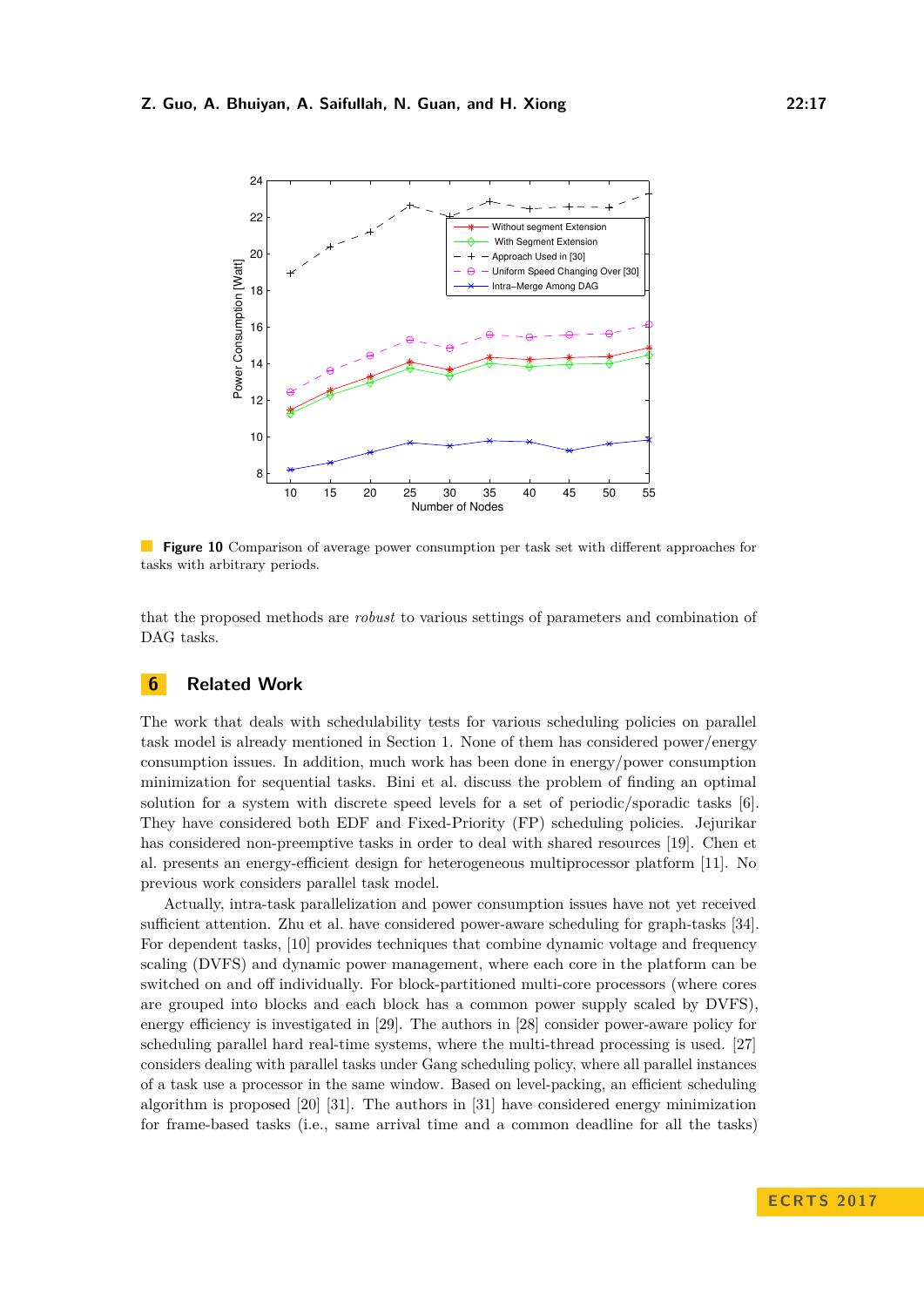#### **22:18 Energy-Efficient Multi-Core Scheduling for Real-Time DAG Tasks**

with implicit deadlines. Similar frame based model is considered in [\[17\]](#page-19-17), where precedence constraints can be specified among the tasks. As mentioned previously, no existing work allows intra-task processor sharing, and considers the (more general) DAG task workload model.

## <span id="page-18-5"></span>**7 Conclusion**

This paper studies the scheduling of a set of sporadic DAG tasks with implicit deadlines. Upon guaranteeing real-time correctness, we try to minimize the overall power consumption of the whole platform. A power-sub-optimal scheduler is proposed under the condition of federated scheduling and task decomposition. Achieving the optimal solution for the more general (non-federated) case is shown to be NP-Complete. Based on the solution under federated scheduling, a greedy heuristic is proposed to further improve the power efficiency, with proved upper bound of the approximation ratio.

To our knowledge, this is the first work in the real-time systems community that (i) considers power issues for scheduling recurrent DAG tasks and (ii) allows intra-Task processor sharing. Still, our work has its restrictions: (i) during the processor merging process, we allow each processor to be merged only once – two or more merging may further reduce the power consumption; (ii) we only considered implicit deadlines, and the extension to constrained deadline case is not trivial; (iii) we have shown the evaluation through simulation. In the future, we plan to validate our algorithm in modern-generation processor to show how much the predicted energy savings correlate to the measurements on a real-life system.

#### **References**

- <span id="page-18-4"></span>**1** Hakan Aydin and Qi Yang. Energy-aware partitioning for multiprocessor real-time systems. In *Parallel and Distributed Processing Symposium. Proceedings. International*, pages 9–pp. IEEE, 2003.
- <span id="page-18-2"></span>**2** Sanjoy Baruah. Improved multiprocessor global schedulability analysis of sporadic DAG task systems. In *26th Euromicro Conference on Real-Time Systems*, pages 97–105. IEEE, 2014.
- <span id="page-18-3"></span>**3** Sanjoy Baruah, Vincenzo Bonifaci, and Alberto Marchetti-Spaccamela. The global EDF scheduling of systems of conditional sporadic DAG tasks. In *27th Euromicro Conference on Real-Time Systems*, pages 222–231. IEEE, 2015.
- <span id="page-18-0"></span>**4** Sanjoy Baruah, Vincenzo Bonifaci, Alberto Marchetti-Spaccamela, Leen Stougie, and Andreas Wiese. A generalized parallel task model for recurrent real-time processes. In *Real-Time Systems Symposium (RTSS), IEEE 33rd*, pages 63–72. IEEE, 2012.
- <span id="page-18-6"></span>**5** Cristina Bazgan, Bruno Escoffier, and Vangelis Th. Paschos. Completeness in standard and differential approximation classes: Poly-apx- and ptas-completeness. *Theoretical Computer Science*, 339(2-3):272–292, 2005.
- <span id="page-18-7"></span>**6** Enrico Bini, Giorgio Buttazzo, and Giuseppe Lipari. Minimizing CPU energy in real-time systems with discrete speed management. *ACM Transactions on Embedded Computing Systems (TECS)*, 8(4):31, 2009.
- <span id="page-18-1"></span>**7** Vincenzo Bonifaci, Alberto Marchetti-Spaccamela, Sebastian Stiller, and Andreas Wiese. Feasibility analysis in the sporadic DAG task model. In *25th Euromicro Conference on Real-Time Systems*, pages 225–233. IEEE, 2013.
- <span id="page-18-8"></span>**8** Stephen Boyd and Lieven Vandenberghe. *Convex optimization*. Cambridge university press, 2004.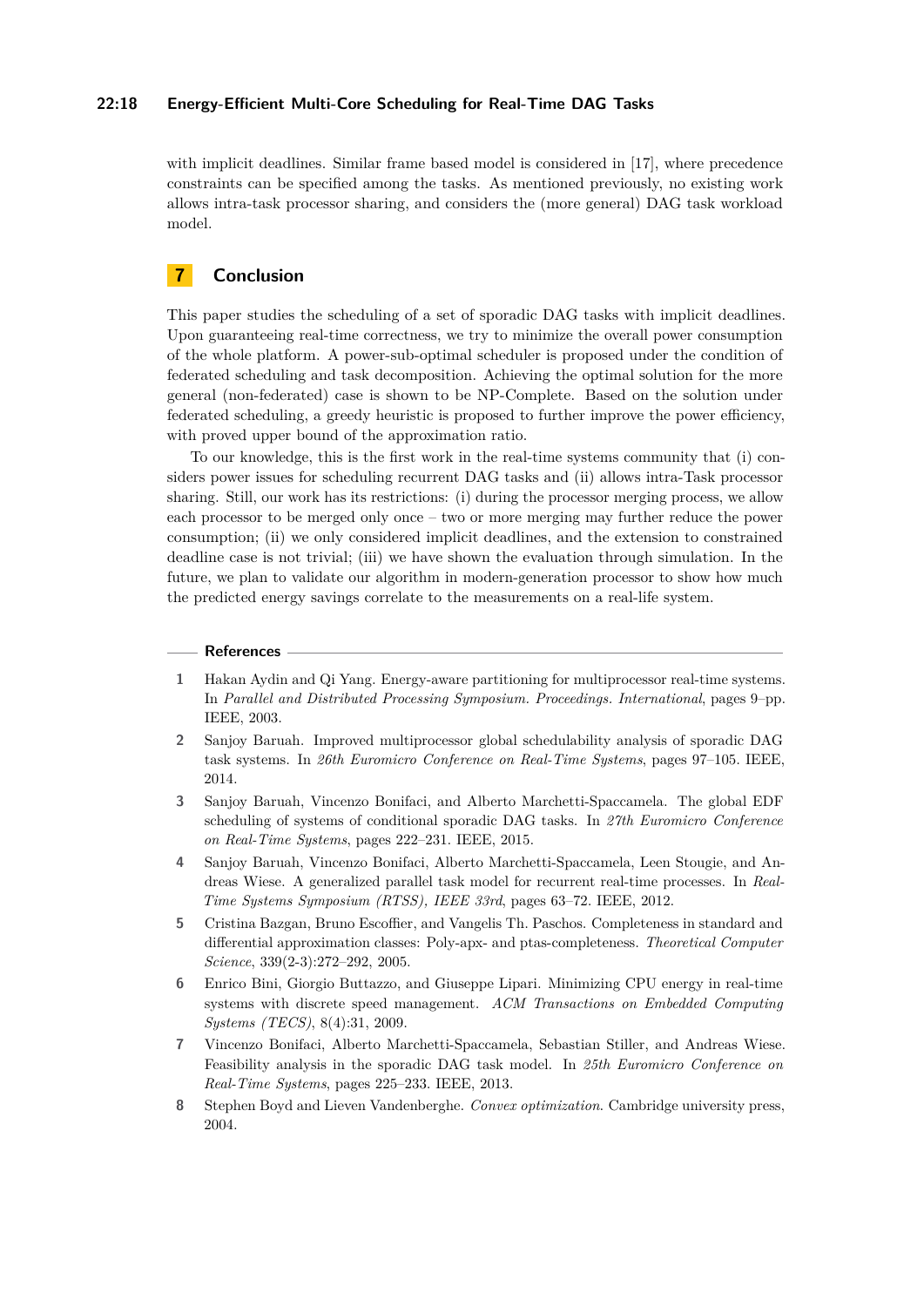- <span id="page-19-8"></span>**9** David Chandler. Introduction to modern statistical mechanics. *pp. 288. Foreword by David Chandler. Oxford University Press, Sep 1987. ISBN-10: 0195042778. ISBN-13: 9780195042771*, page 288, 1987.
- <span id="page-19-15"></span>**10** Gang Chen, Kai Huang, and Alois Knoll. Energy optimization for real-time multiprocessor system-on-chip with optimal DVFS and DPM combination. *ACM Transactions on Embedded Computing Systems (TECS)*, 13(3s):111, 2014.
- <span id="page-19-14"></span>**11** Jian-Jia Chen, Andreas Schranzhofer, and Lothar Thiele. Energy minimization for periodic real-time tasks on heterogeneous processing units. In *Parallel & Distributed Processing. IPDPS 2009. IEEE International Symposium on*, pages 1–12. IEEE, 2009.
- <span id="page-19-11"></span>**12** Daniel Cordeiro, Gregory Mouni, Swann Perarnau, Denis Trystram, Jean-Marc Vincent, and Frederic Wagner. Random graph generation for scheduling simulations. In *Proceedings of the 3rd international ICST conference on simulation tools and techniques*, page 60. ICST (Institute for Computer Sciences, Social-Informatics and Telecommunications Engineering), 2010.
- <span id="page-19-6"></span>**13** Vinay Devadas and Hakan Aydin. Coordinated power management of periodic real-time tasks on chip multiprocessors. In *Green Computing Conference, 2010 International*, pages 61–72. IEEE, 2010.
- <span id="page-19-3"></span>**14** Nathan Fisher, Jian-Jia Chen, Shengquan Wang, and Lothar Thiele. Thermal-aware global real-time scheduling on multicore systems. In *Real-Time and Embedded Technology and Applications Symposium, 2009. RTAS 2009. 15th IEEE*, pages 131–140. IEEE, 2009.
- <span id="page-19-9"></span>**15** <https://www.mathworks.com/help/optim/ug/fmincon.html.>
- <span id="page-19-12"></span>**16** [http://en.wikipedia.org/wiki/Gammadistribution.](http://en.wikipedia.org/wiki/Gamma distribution.)
- <span id="page-19-17"></span>**17** Yifeng Guo, Dakai Zhu, and Hakan Aydin. Reliability-aware power management for parallel real-time applications with precedence constraints. In *Green Computing Conference and Workshops (IGCC), 2011 International*, pages 1–8. IEEE, 2011.
- <span id="page-19-10"></span>**18** Magnús Halldórssonz and Jaikumar Radhakrishnan. Greed is good: Approximating independent sets in sparse and bounded-degree graphs. *Algorithmica*, 18(1):145–163, 1997.
- <span id="page-19-13"></span>**19** Ravindra Jejurikar. Energy aware non-preemptive scheduling for hard real-time systems. In *17th Euromicro Conference on Real-Time Systems (ECRTS'05)*, pages 21–30. IEEE, 2005.
- <span id="page-19-16"></span>**20** Fanxin Kong, Nan Guan, Qingxu Deng, and Wang Yi. Energy-efficient scheduling for parallel real-time tasks based on level-packing. In *Proceedings of the 2011 ACM Symposium on Applied Computing*, pages 635–640. ACM, 2011.
- <span id="page-19-1"></span>**21** Jing Li, Kunal Agrawal, Chenyang Lu, and Christopher Gill. Outstanding paper award: Analysis of global EDF for parallel tasks. In *25th Euromicro Conference on Real-Time Systems*, pages 3–13. IEEE, 2013.
- <span id="page-19-2"></span>**22** Jing Li, Jian-Jia Chen, Kunal Agrawal, Chenyang Lu, Chris Gill, and Abusayeed Saifullah. Analysis of federated and global scheduling for parallel real-time tasks. In *26th Euromicro Conference on Real-Time Systems*, pages 85–96. IEEE, 2014.
- <span id="page-19-7"></span>**23** Keqin Li. Energy efficient scheduling of parallel tasks on multiprocessor computers. *J. Supercomput*, 60:223–247, 2012.
- <span id="page-19-5"></span>**24** Sujay Narayana, Pengcheng Huang, Georgia Giannopoulou, Lothar Thiele, and R Venkatesha Prasad. Exploring energy saving for mixed-criticality systems on multi-cores. In *IEEE Real-Time and Embedded Technology and Applications Symposium (RTAS)*, pages 1–12. IEEE, 2016.
- <span id="page-19-0"></span>**25** Santiago Pagani and Jian-Jia Chen. Energy efficient task partitioning based on the single frequency approximation scheme. In *Real-Time Systems Symposium (RTSS), IEEE 34th*, pages 308–318. IEEE, 2013.
- <span id="page-19-4"></span>**26** Santiago Pagani and Jian-Jia Chen. Energy efficiency analysis for the single frequency approximation (SFA) scheme. *ACM Transactions on Embedded Computing Systems (TECS)*, 13(5s):158, 2014.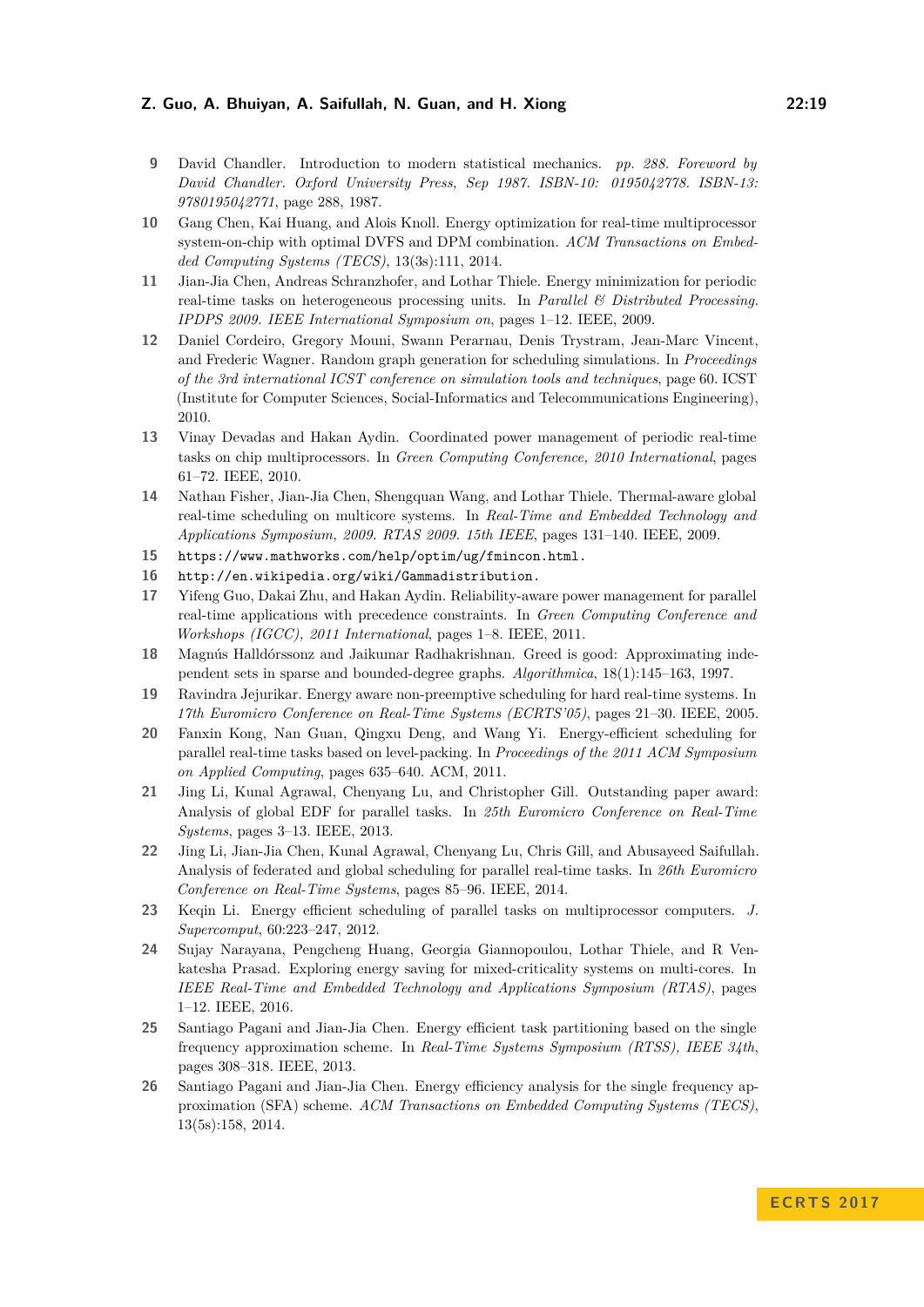#### **22:20 Energy-Efficient Multi-Core Scheduling for Real-Time DAG Tasks**

- <span id="page-20-7"></span>**27** Antonio Paolillo, Joël Goossens, Pradeep M Hettiarachchi, and Nathan Fisher. Power minimization for parallel real-time systems with malleable jobs and homogeneous frequencies. In *IEEE 20th International Conference on Embedded and Real-Time Computing Systems and Applications*, pages 1–10. IEEE, 2014.
- <span id="page-20-6"></span>**28** Antonio Paolillo, Paul Rodriguez, Nikita Veshchikov, Joël Goossens, and Ben Rodriguez. Quantifying energy consumption for practical fork-join parallelism on an embedded realtime operating system. In *Proceedings of the 24th International Conference on Real-Time Networks and Systems*, pages 329–338. ACM, 2016.
- <span id="page-20-5"></span>**29** Xuan Qi and Dakai Zhu. Energy efficient block-partitioned multicore processors for parallel applications. *Journal of Computer Science and Technology*, 26(3):418–433, 2011.
- <span id="page-20-0"></span>**30** Abusayeed Saifullah, David Ferry, Jing Li, Kunal Agrawal, Chenyang Lu, and Christopher D Gill. Parallel real-time scheduling of DAGs. *IEEE Transactions on Parallel and Distributed Systems*, 25(12):3242–3252, 2014.
- <span id="page-20-8"></span>**31** Huiting Xu, Fanxin Kong, and Qingxu Deng. Energy minimizing for parallel real-time tasks based on level-packing. In *IEEE International Conference on Embedded and Real-Time Computing Systems and Applications*, pages 98–103. IEEE, 2012.
- <span id="page-20-2"></span>**32** Ruibin Xu, Dakai Zhu, Cosmin Rusu, Rami Melhem, and Daniel Mossé. Energy-efficient policies for embedded clusters. *ACM SIGPLAN Notices*, 40(7):1–10, 2005.
- <span id="page-20-1"></span>**33** Chuan-Yue Yang, Jian-Jia Chen, and Tei-Wei Kuo. An approximation algorithm for energyefficient scheduling on a chip multiprocessor. In *Proceedings of the conference on Design, Automation and Test in Europe-Volume 1*, pages 468–473. IEEE Computer Society, 2005.
- <span id="page-20-4"></span>**34** Dakai Zhu, Nevine AbouGhazaleh, Daniel Mossé, and Rami Melhem. Power aware scheduling for and/or graphs in multiprocessor real-time systems. In *Parallel Processing, 2002. Proceedings. International Conference on*, pages 593–601. IEEE, 2002.

## <span id="page-20-3"></span>**A The Convexity of the Dynamic Energy Consumption**

Since leakage power consumption remains constant (which is convex), we will prove that the dynamic part of the energy consumption function is convex:

$$
E(\tau) = \sum_{1 \le i \le n} C_i^{\gamma} \langle \langle \alpha_i, \tau \rangle \rangle^{1-\gamma}.
$$
\n(11)

Here *τ* refers to a *k*-dimension positive vector, in which each element is positive and refers to the length of a specific segment of a DAG task.  $\alpha_i$  is a binary vector, in which each element  $\alpha_{i,j} \in \{0,1\}$  identifies if the node is selected for the segment.  $|\alpha_i| \geq 1$  since at least one segment must be assigned).  $\langle \alpha_i, \tau \rangle$  refers to the inner-product of the two vectors,  $C_i$ refers to a non-negative constant, and  $\gamma \in [2, 3]$ . Thus the energy consumption is modeled as  $E(\tau)$  – a function over the time-allocation  $\tau \in \mathbb{R}^k_+$ .

We prove the convexity of  $E(\tau)$  when  $\tau \in \mathbb{R}^k_+$  with the following four steps:

- **1.** We name  $f(\tau) = \langle \alpha, \tau \rangle$  as a function of inner-product of  $\tau$  with any binary vector *α* and  $|α| \ge 1$ . Obviously, this function is a linear function over  $τ$  and should be both *convex* and *concave*. Further, given  $\tau \in \mathbb{R}^k_+$ , we have  $f(\tau) > 0$ . Thus we can conclude  $f(\tau)$  is a *positive concave* function.
- **2.** According to page 3-3 of [\[8\]](#page-18-8),  $x^p$  is convex when  $x > 0$  and  $p \le 0$ . Thus, when  $\gamma \in [2, 3]$ (i.e.,  $-2 \leq 1 - \gamma \leq -1$ ) and  $x > 0$ , the function  $g(x) = x^{1-\gamma}$  should be a *non-increasing* convex function.
- **3.** According to page 3-17 of [\[8\]](#page-18-8), if  $g(x)$  is a *non-increasing convex* function and  $f(\tau)$  is a *concave* function over  $\forall \tau \in \mathbb{R}^k_+$ , then  $g(f(\tau))$  should be a convex function over  $\forall \tau \in \mathbb{R}^k_+$ .